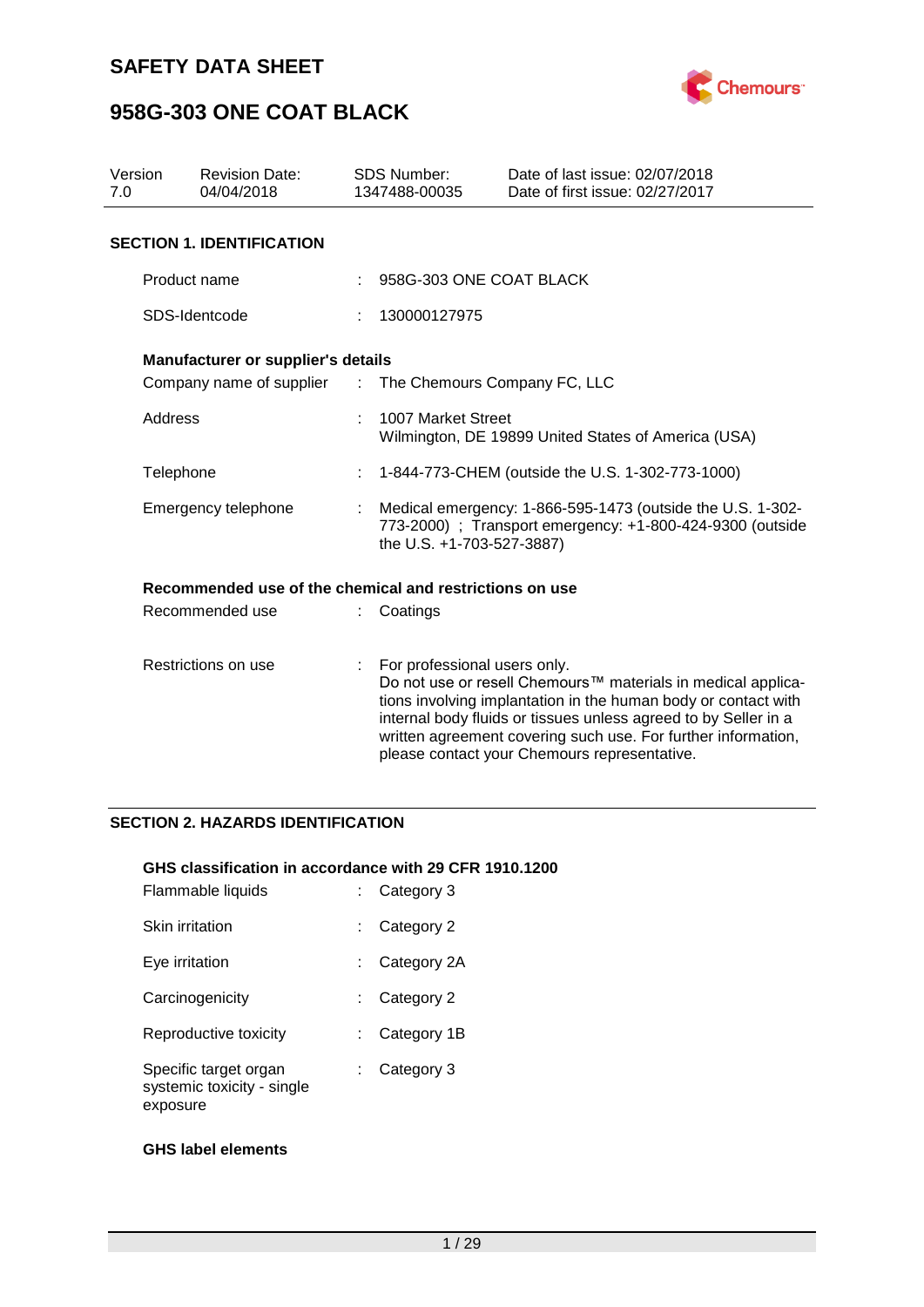

| Version<br>7.0 | <b>Revision Date:</b><br>04/04/2018 | <b>SDS Number:</b><br>1347488-00035                                                    | Date of last issue: 02/07/2018<br>Date of first issue: 02/27/2017                                                                                                                                                                                                                                                                                                                                                                                                                                                                                                                                                                                                                       |
|----------------|-------------------------------------|----------------------------------------------------------------------------------------|-----------------------------------------------------------------------------------------------------------------------------------------------------------------------------------------------------------------------------------------------------------------------------------------------------------------------------------------------------------------------------------------------------------------------------------------------------------------------------------------------------------------------------------------------------------------------------------------------------------------------------------------------------------------------------------------|
|                | Hazard pictograms                   |                                                                                        |                                                                                                                                                                                                                                                                                                                                                                                                                                                                                                                                                                                                                                                                                         |
|                | Signal Word                         | Danger                                                                                 |                                                                                                                                                                                                                                                                                                                                                                                                                                                                                                                                                                                                                                                                                         |
|                | <b>Hazard Statements</b>            | H315 Causes skin irritation.                                                           | H226 Flammable liquid and vapor.<br>H319 Causes serious eye irritation.<br>H335 May cause respiratory irritation.<br>H351 Suspected of causing cancer.<br>H360D May damage the unborn child.                                                                                                                                                                                                                                                                                                                                                                                                                                                                                            |
|                | <b>Precautionary Statements</b>     | <b>Prevention:</b><br>and understood.<br>No smoking.<br>ment.<br>face protection.      | P201 Obtain special instructions before use.<br>P202 Do not handle until all safety precautions have been read<br>P210 Keep away from heat/sparks/open flames/hot surfaces.<br>P233 Keep container tightly closed.<br>P241 Use explosion-proof electrical/ ventilating/ lighting/ equip-<br>P242 Use only non-sparking tools.<br>P243 Take precautionary measures against static discharge.<br>P261 Avoid breathing mist or vapors.<br>P264 Wash skin thoroughly after handling.<br>P271 Use only outdoors or in a well-ventilated area.<br>P280 Wear protective gloves/ protective clothing/ eye protection/                                                                           |
|                |                                     | <b>Response:</b><br>to do. Continue rinsing.<br>attention.<br>tion.<br>tion.<br>reuse. | P303 + P361 + P353 IF ON SKIN (or hair): Take off immediately<br>all contaminated clothing. Rinse skin with water/shower.<br>P304 + P340 + P312 IF INHALED: Remove person to fresh air<br>and keep comfortable for breathing. Call a POISON<br>CENTER/doctor if you feel unwell.<br>P305 + P351 + P338 IF IN EYES: Rinse cautiously with water<br>for several minutes. Remove contact lenses, if present and easy<br>P308 + P313 IF exposed or concerned: Get medical advice/<br>P332 + P313 If skin irritation occurs: Get medical advice/atten-<br>P337 + P313 If eye irritation persists: Get medical advice/atten-<br>P362 + P364 Take off contaminated clothing and wash it before |
|                |                                     | Storage:<br>P405 Store locked up.                                                      | P403 + P235 Store in a well-ventilated place. Keep cool.                                                                                                                                                                                                                                                                                                                                                                                                                                                                                                                                                                                                                                |
|                |                                     | Disposal:                                                                              | P501 Dispose of contents/ container to an approved waste dis-                                                                                                                                                                                                                                                                                                                                                                                                                                                                                                                                                                                                                           |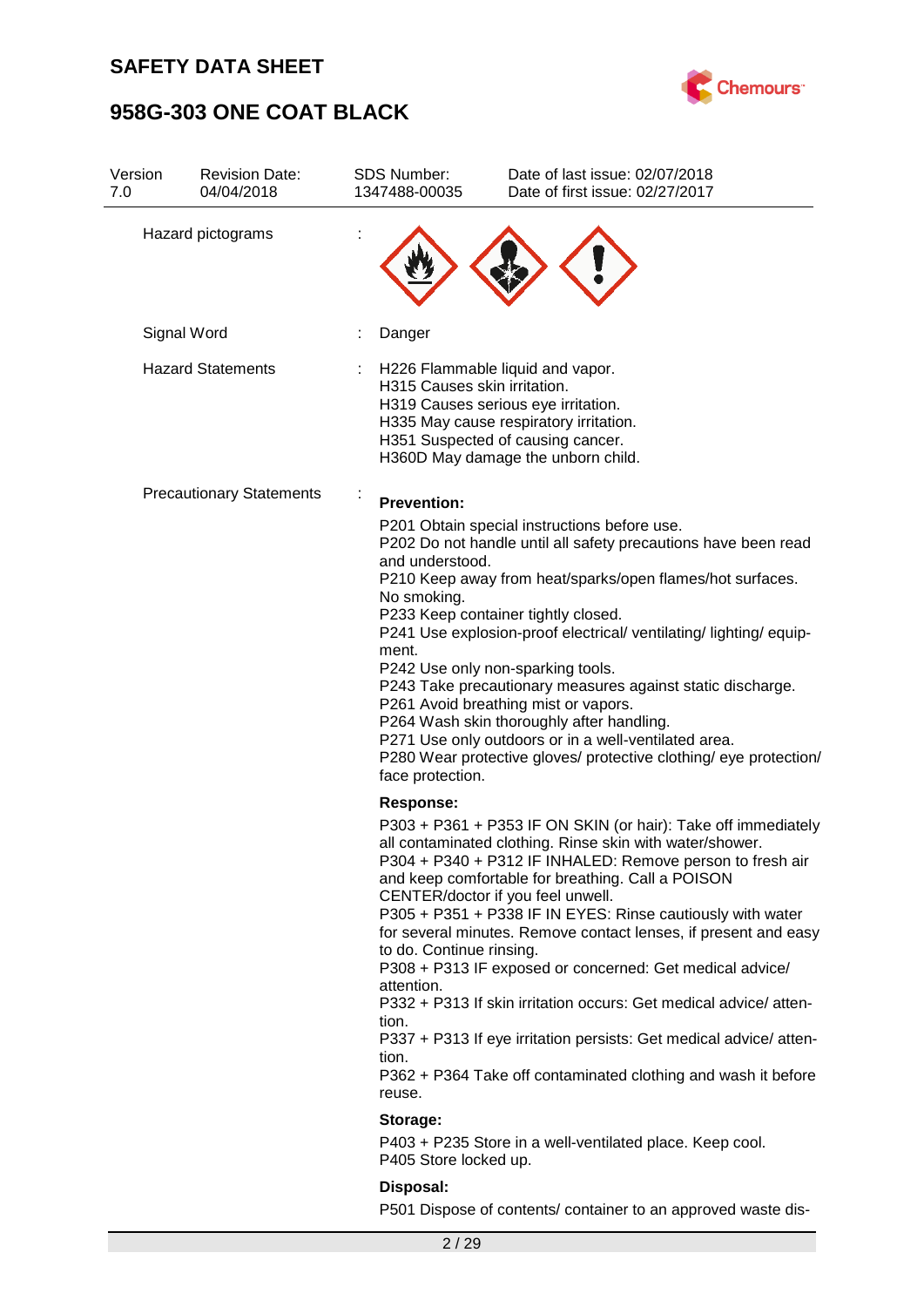

| Version | <b>Revision Date:</b> | SDS Number:   | Date of last issue: 02/07/2018  |
|---------|-----------------------|---------------|---------------------------------|
| 7.0     | 04/04/2018            | 1347488-00035 | Date of first issue: 02/27/2017 |

posal plant.

#### **Other hazards**

The thermal decomposition vapors of fluorinated plastics may cause polymer fume fever with flulike symptoms in humans, especially when smoking contaminated tobacco. Vapors may form explosive mixture with air.

### **SECTION 3. COMPOSITION/INFORMATION ON INGREDIENTS**

Substance / Mixture : Mixture

#### **Hazardous ingredients**

| Chemical name                      | CAS-No.    | Concentration (% w/w) |
|------------------------------------|------------|-----------------------|
| N-Methyl-2-pyrrolidone             | 872-50-4   | $>= 30 - 50$          |
| Isobutyl methyl ketone             | 108-10-1   | $>= 10 - 20$          |
| Solvent naphtha (petroleum), light | 64742-95-6 | $>= 1 - 5$            |
| larom.                             |            |                       |
| 1,2,4-Trimethylbenzene             | 95-63-6    | $>= 1 - 5$            |
| Carbon black                       | 1333-86-4  | $>= 1 - 5$            |
| <b>Cumene</b>                      | 98-82-8    | $>= 0.1 - 1.1$        |

#### **SECTION 4. FIRST AID MEASURES**

| General advice                                                    | In the case of accident or if you feel unwell, seek medical<br>advice immediately., When symptoms persist or in all cases of<br>doubt seek medical advice.                                                                                     |
|-------------------------------------------------------------------|------------------------------------------------------------------------------------------------------------------------------------------------------------------------------------------------------------------------------------------------|
| If inhaled                                                        | If inhaled, remove to fresh air.<br>Get medical attention.                                                                                                                                                                                     |
| In case of skin contact                                           | In case of contact, immediately flush skin with plenty of water<br>for at least 15 minutes while removing contaminated clothing<br>and shoes.<br>Get medical attention.<br>Wash clothing before reuse.<br>Thoroughly clean shoes before reuse. |
| In case of eye contact                                            | In case of contact, immediately flush eyes with plenty of water<br>for at least 15 minutes.<br>If easy to do, remove contact lens, if worn.<br>Get medical attention.                                                                          |
| If swallowed                                                      | If swallowed, DO NOT induce vomiting.<br>Get medical attention.<br>Rinse mouth thoroughly with water.                                                                                                                                          |
| Most important symptoms<br>and effects, both acute and<br>delayed | Causes skin irritation.<br>Causes serious eye irritation.<br>May cause respiratory irritation.<br>Suspected of causing cancer.<br>May damage the unborn child.                                                                                 |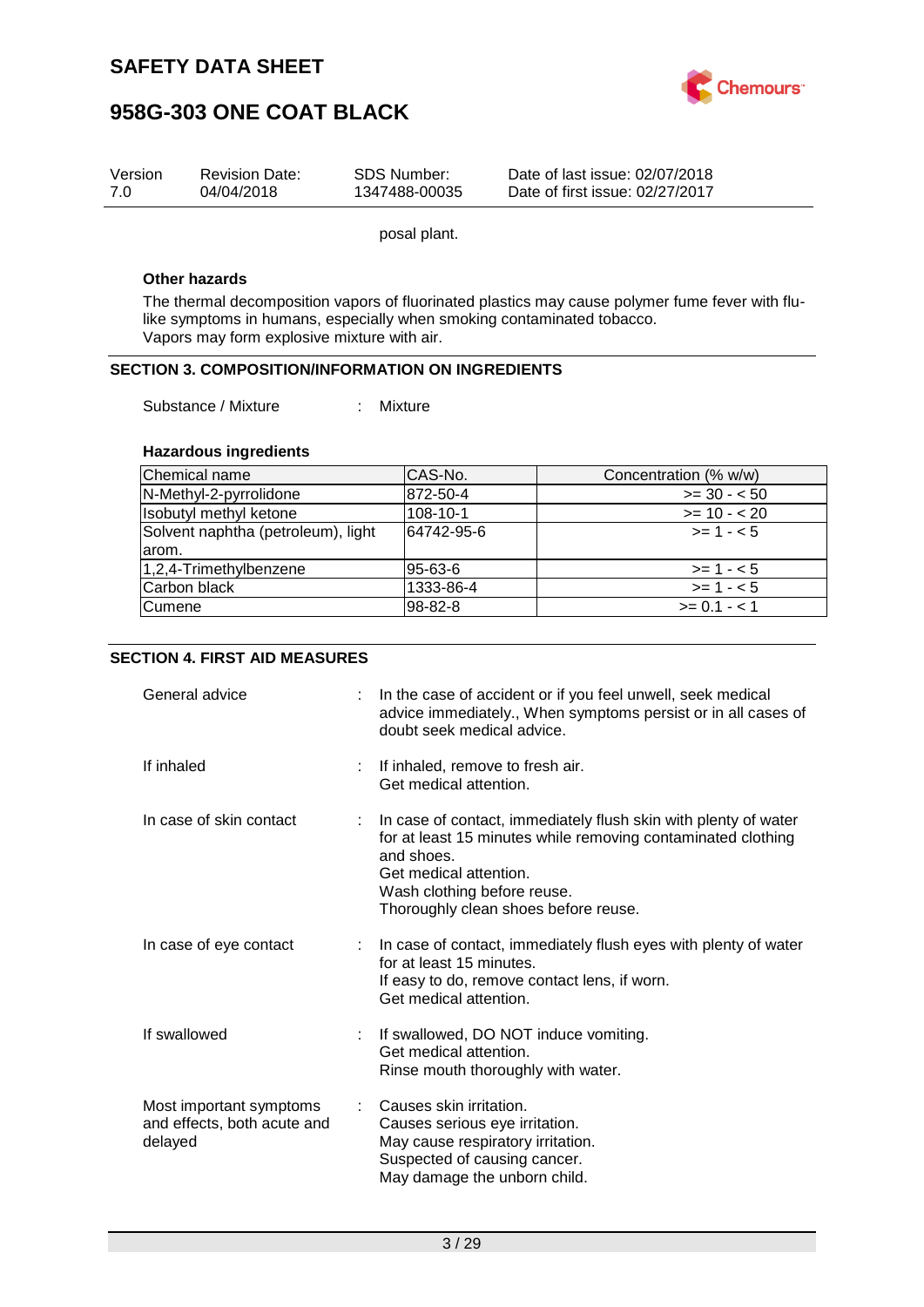

# **958G-303 ONE COAT BLACK**

| Version<br>7.0             |                   | <b>Revision Date:</b><br>04/04/2018      |                                                                                                                                                                   | <b>SDS Number:</b><br>1347488-00035                                                                                          | Date of last issue: 02/07/2018<br>Date of first issue: 02/27/2017                                                                                                                                                              |  |  |  |
|----------------------------|-------------------|------------------------------------------|-------------------------------------------------------------------------------------------------------------------------------------------------------------------|------------------------------------------------------------------------------------------------------------------------------|--------------------------------------------------------------------------------------------------------------------------------------------------------------------------------------------------------------------------------|--|--|--|
| Protection of first-aiders |                   | ÷                                        | First Aid responders should pay attention to self-protection,<br>and use the recommended personal protective equipment<br>when the potential for exposure exists. |                                                                                                                              |                                                                                                                                                                                                                                |  |  |  |
|                            |                   | Notes to physician                       |                                                                                                                                                                   |                                                                                                                              | Treat symptomatically and supportively.                                                                                                                                                                                        |  |  |  |
|                            |                   | <b>SECTION 5. FIRE-FIGHTING MEASURES</b> |                                                                                                                                                                   |                                                                                                                              |                                                                                                                                                                                                                                |  |  |  |
|                            |                   | Suitable extinguishing media             |                                                                                                                                                                   | Water spray<br>Alcohol-resistant foam<br>Carbon dioxide (CO2)<br>Dry chemical                                                |                                                                                                                                                                                                                                |  |  |  |
|                            | media             | Unsuitable extinguishing                 |                                                                                                                                                                   | High volume water jet                                                                                                        |                                                                                                                                                                                                                                |  |  |  |
|                            | fighting          | Specific hazards during fire             |                                                                                                                                                                   | fire.                                                                                                                        | Do not use a solid water stream as it may scatter and spread<br>Flash back possible over considerable distance.<br>Vapors may form explosive mixtures with air.<br>Exposure to combustion products may be a hazard to health.  |  |  |  |
|                            | ucts              | Hazardous combustion prod-               |                                                                                                                                                                   | Nitrogen oxides (NOx)<br>Carbon oxides<br>Hydrogen fluoride<br>carbonyl fluoride<br>aerosolized particulates<br>Formaldehyde | potentially toxic fluorinated compounds                                                                                                                                                                                        |  |  |  |
|                            | ods               | Specific extinguishing meth-             |                                                                                                                                                                   | SO.<br>Evacuate area.                                                                                                        | Use extinguishing measures that are appropriate to local cir-<br>cumstances and the surrounding environment.<br>Use water spray to cool unopened containers.<br>Remove undamaged containers from fire area if it is safe to do |  |  |  |
|                            | for fire-fighters | Special protective equipment             |                                                                                                                                                                   | Use personal protective equipment.                                                                                           | In the event of fire, wear self-contained breathing apparatus.                                                                                                                                                                 |  |  |  |

### **SECTION 6. ACCIDENTAL RELEASE MEASURES**

| Personal precautions, protec-   | Remove all sources of ignition.                                                                                                                                                                                                                                                                                                     |
|---------------------------------|-------------------------------------------------------------------------------------------------------------------------------------------------------------------------------------------------------------------------------------------------------------------------------------------------------------------------------------|
| ÷                               | Use personal protective equipment.                                                                                                                                                                                                                                                                                                  |
| tive equipment and emer-        | Follow safe handling advice and personal protective                                                                                                                                                                                                                                                                                 |
| gency procedures                | equipment recommendations.                                                                                                                                                                                                                                                                                                          |
| Environmental precautions<br>t. | Discharge into the environment must be avoided.<br>Prevent further leakage or spillage if safe to do so.<br>Prevent spreading over a wide area (e.g., by containment or<br>oil barriers).<br>Retain and dispose of contaminated wash water.<br>Local authorities should be advised if significant spillages<br>cannot be contained. |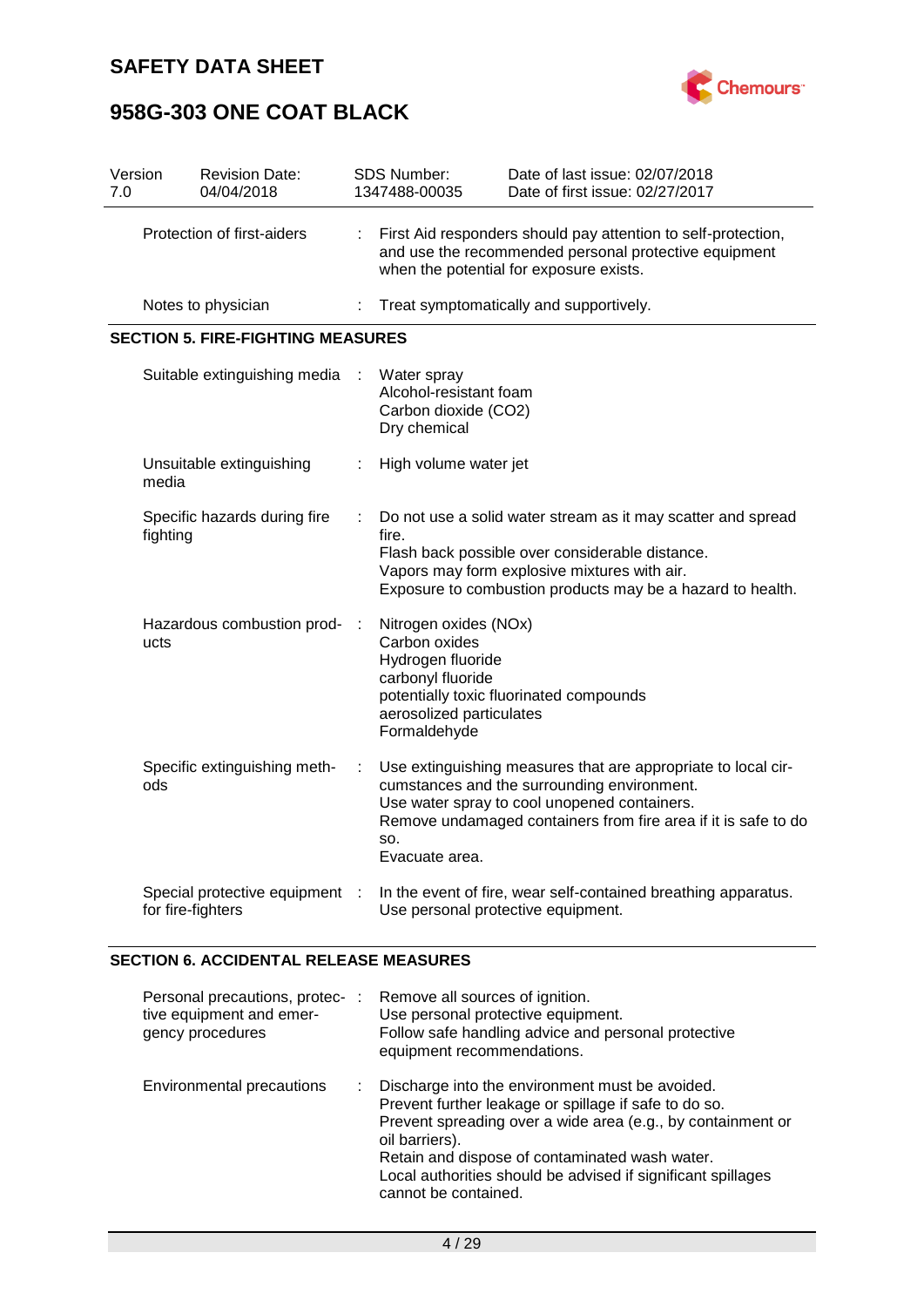

## **958G-303 ONE COAT BLACK**

| Version | <b>Revision Date:</b>                                    | <b>SDS Number:</b>                                                     | Date of last issue: 02/07/2018                                                                                                                                                                                                                                                                                                                                                                                                                                                                                                                                                                                                                                                                       |
|---------|----------------------------------------------------------|------------------------------------------------------------------------|------------------------------------------------------------------------------------------------------------------------------------------------------------------------------------------------------------------------------------------------------------------------------------------------------------------------------------------------------------------------------------------------------------------------------------------------------------------------------------------------------------------------------------------------------------------------------------------------------------------------------------------------------------------------------------------------------|
| 7.0     | 04/04/2018                                               | 1347488-00035                                                          | Date of first issue: 02/27/2017                                                                                                                                                                                                                                                                                                                                                                                                                                                                                                                                                                                                                                                                      |
|         | Methods and materials for<br>containment and cleaning up | Non-sparking tools should be used.<br>jet.<br>container.<br>absorbent. | Soak up with inert absorbent material.<br>Suppress (knock down) gases/vapors/mists with a water spray<br>For large spills, provide diking or other appropriate<br>containment to keep material from spreading. If diked material<br>can be pumped, store recovered material in appropriate<br>Clean up remaining materials from spill with suitable<br>Local or national regulations may apply to releases and<br>disposal of this material, as well as those materials and items<br>employed in the cleanup of releases. You will need to<br>determine which regulations are applicable.<br>Sections 13 and 15 of this SDS provide information regarding<br>certain local or national requirements. |

### **SECTION 7. HANDLING AND STORAGE**

| <b>Technical measures</b>   | : See Engineering measures under EXPOSURE<br>CONTROLS/PERSONAL PROTECTION section.                                                                                                                                                                                                                                                                                                                                                                                                                                                                                                                                                                               |
|-----------------------------|------------------------------------------------------------------------------------------------------------------------------------------------------------------------------------------------------------------------------------------------------------------------------------------------------------------------------------------------------------------------------------------------------------------------------------------------------------------------------------------------------------------------------------------------------------------------------------------------------------------------------------------------------------------|
| Local/Total ventilation     | Use with local exhaust ventilation.<br>Use only in an area equipped with explosion-proof exhaust<br>ventilation if advised by assessment of the local exposure<br>potential                                                                                                                                                                                                                                                                                                                                                                                                                                                                                      |
| Advice on safe handling     | Do not get on skin or clothing.<br>Do not breathe vapors or spray mist.<br>Do not swallow.<br>Do not get in eyes.<br>Handle in accordance with good industrial hygiene and safety<br>practice, based on the results of the workplace exposure<br>assessment<br>Non-sparking tools should be used.<br>Keep container tightly closed.<br>Already sensitized individuals should consult their physician<br>regarding working with respiratory irritants or sensitizers.<br>Keep away from heat and sources of ignition.<br>Take precautionary measures against static discharges.<br>Take care to prevent spills, waste and minimize release to the<br>environment. |
| Conditions for safe storage | Keep in properly labeled containers.<br>Store locked up.<br>Keep tightly closed.<br>Keep in a cool, well-ventilated place.<br>Store in accordance with the particular national regulations.<br>Keep away from heat and sources of ignition.                                                                                                                                                                                                                                                                                                                                                                                                                      |
| Materials to avoid          | Do not store with the following product types:<br>Strong oxidizing agents<br>Organic peroxides                                                                                                                                                                                                                                                                                                                                                                                                                                                                                                                                                                   |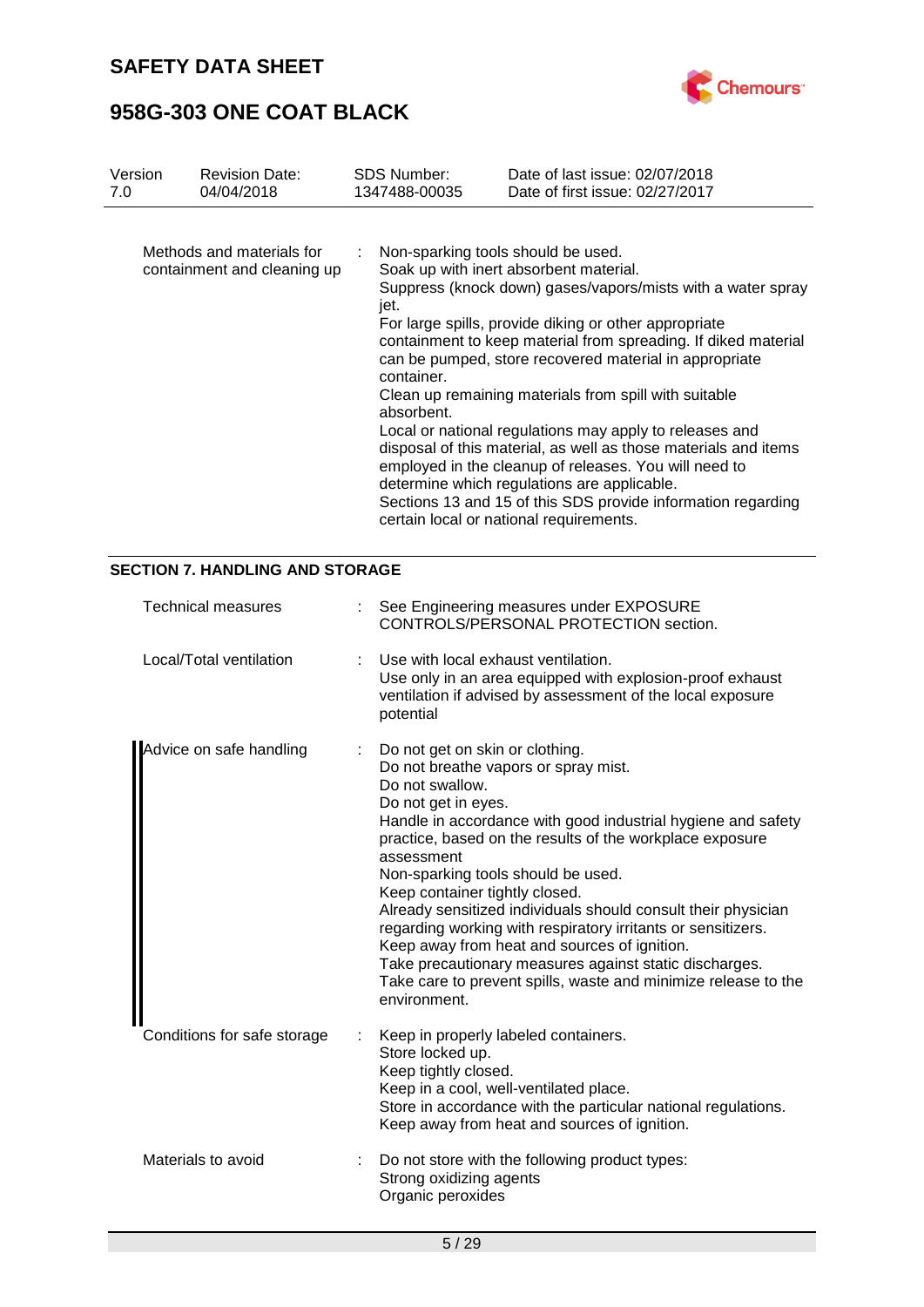



| Version<br>7.0 | <b>Revision Date:</b><br>04/04/2018               | <b>SDS Number:</b><br>1347488-00035                                                                          | Date of last issue: 02/07/2018<br>Date of first issue: 02/27/2017                                |
|----------------|---------------------------------------------------|--------------------------------------------------------------------------------------------------------------|--------------------------------------------------------------------------------------------------|
|                |                                                   | Flammable solids<br>Pyrophoric liquids<br>Pyrophoric solids<br>flammable gases<br><b>Explosives</b><br>Gases | Self-heating substances and mixtures<br>Substances and mixtures which in contact with water emit |
| perature       | Recommended storage tem- : 41 - 77 °F / 5 - 25 °C |                                                                                                              |                                                                                                  |
| age stability  | Further information on stor- : Do not freeze.     |                                                                                                              |                                                                                                  |

### **SECTION 8. EXPOSURE CONTROLS/PERSONAL PROTECTION**

| Components                                  | CAS-No.    | Value type<br>(Form of<br>exposure) | Control parame-<br>ters / Permissible<br>concentration | <b>Basis</b>     |
|---------------------------------------------|------------|-------------------------------------|--------------------------------------------------------|------------------|
| N-Methyl-2-pyrrolidone                      | 872-50-4   | <b>TWA</b>                          | 10 ppm                                                 | <b>US WEEL</b>   |
| Isobutyl methyl ketone                      | 108-10-1   | <b>TWA</b>                          | 20 ppm                                                 | <b>ACGIH</b>     |
|                                             |            | <b>STEL</b>                         | 75 ppm                                                 | <b>ACGIH</b>     |
|                                             |            | <b>TWA</b>                          | 50 ppm<br>$205$ mg/m <sup>3</sup>                      | <b>NIOSH REL</b> |
|                                             |            | <b>ST</b>                           | 75 ppm<br>$300$ mg/m <sup>3</sup>                      | <b>NIOSH REL</b> |
|                                             |            | <b>TWA</b>                          | 100 ppm<br>410 mg/m <sup>3</sup>                       | OSHA Z-1         |
| Solvent naphtha (petroleum),<br>light arom. | 64742-95-6 | <b>TWA</b>                          | 500 ppm<br>2,000 mg/m <sup>3</sup>                     | OSHA Z-1         |
| 1,2,4-Trimethylbenzene                      | 95-63-6    | <b>TWA</b>                          | 25 ppm<br>125 mg/m $3$                                 | <b>NIOSH REL</b> |
|                                             |            | <b>TWA</b>                          | 25 ppm                                                 | <b>ACGIH</b>     |
| Carbon black                                | 1333-86-4  | <b>TWA</b>                          | $3.5 \text{ mg/m}^3$                                   | <b>NIOSH REL</b> |
|                                             |            | <b>TWA</b>                          | $3.5$ mg/m <sup>3</sup>                                | OSHA Z-1         |
|                                             |            | TWA (Inhal-<br>able fraction)       | $3$ mg/m <sup>3</sup>                                  | <b>ACGIH</b>     |
| Cumene                                      | 98-82-8    | <b>TWA</b>                          | 50 ppm                                                 | <b>ACGIH</b>     |
|                                             |            | <b>TWA</b>                          | 50 ppm<br>245 mg/m <sup>3</sup>                        | <b>NIOSH REL</b> |
|                                             |            | <b>TWA</b>                          | 50 ppm<br>245 mg/m <sup>3</sup>                        | OSHA Z-1         |

#### **Ingredients with workplace control parameters**

**These substance(s) are inextricably bound in the product and therefore do not contribute to a dust inhalation hazard.**

### Carbon black

### **Occupational exposure limits of decomposition products**

| Components | CAS-No. | Value type | Control parame-    | <b>Basis</b> |
|------------|---------|------------|--------------------|--------------|
|            |         | (Form of   | ters / Permissible |              |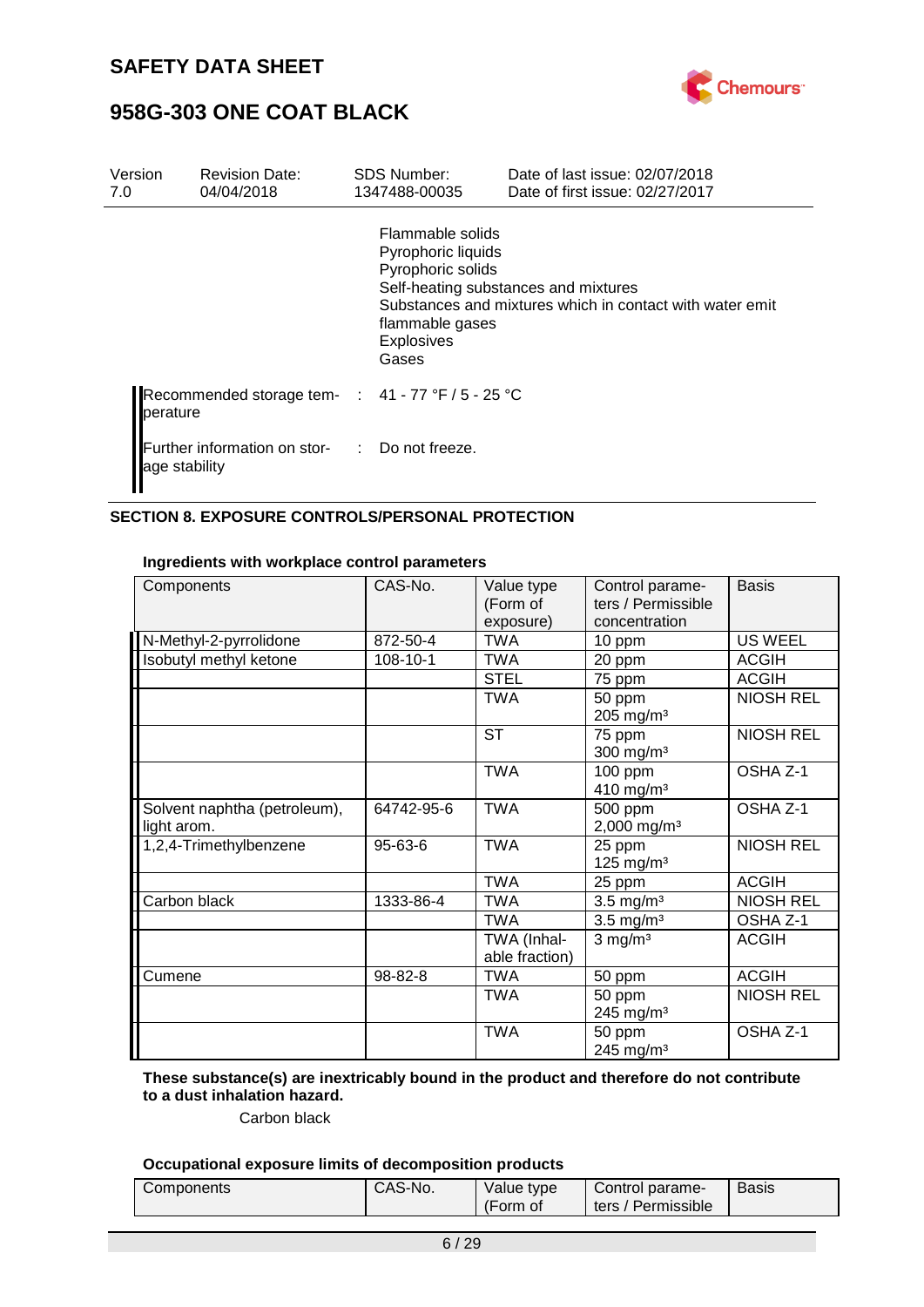

| Version | <b>Revision Date:</b><br>04/04/2018 | SDS Number:<br>1347488-00035 |                        | Date of last issue: 02/07/2018<br>Date of first issue: 02/27/2017 |                  |
|---------|-------------------------------------|------------------------------|------------------------|-------------------------------------------------------------------|------------------|
|         |                                     |                              |                        |                                                                   |                  |
|         |                                     |                              | exposure)              | concentration                                                     |                  |
|         | Hydrofluoric acid                   | 7664-39-3                    | <b>TWA</b>             | 3 ppm<br>$2.5$ mg/m <sup>3</sup>                                  | <b>NIOSH REL</b> |
|         |                                     |                              | C                      | 6 ppm<br>$5 \text{ mg/m}^3$                                       | <b>NIOSH REL</b> |
|         |                                     |                              | <b>TWA</b>             | 3 ppm                                                             | OSHA Z-2         |
|         |                                     |                              | <b>TWA</b>             | $0.5$ ppm<br>(Fluorine)                                           | <b>ACGIH</b>     |
|         |                                     |                              | $\mathsf{C}$           | 2 ppm<br>(Fluorine)                                               | <b>ACGIH</b>     |
|         | Carbonyl difluoride                 | 353-50-4                     | <b>TWA</b>             | 2 ppm                                                             | <b>ACGIH</b>     |
|         |                                     |                              | <b>STEL</b>            | 5 ppm                                                             | <b>ACGIH</b>     |
|         |                                     |                              | $\overline{\text{ST}}$ | 5 ppm<br>$15$ mg/m <sup>3</sup>                                   | <b>NIOSH REL</b> |
|         |                                     |                              | <b>TWA</b>             | 2 ppm<br>$5$ mg/m $3$                                             | <b>NIOSH REL</b> |
|         | Carbon dioxide                      | 124-38-9                     | <b>TWA</b>             | 5,000 ppm                                                         | <b>ACGIH</b>     |
|         |                                     |                              | <b>STEL</b>            | 30,000 ppm                                                        | <b>ACGIH</b>     |
|         |                                     |                              | <b>TWA</b>             | $5,000$ ppm<br>9,000 mg/m <sup>3</sup>                            | OSHA Z-1         |
|         |                                     |                              | <b>TWA</b>             | 5,000 ppm<br>9,000 mg/m <sup>3</sup>                              | <b>NIOSH REL</b> |
|         |                                     |                              | <b>ST</b>              | 30,000 ppm<br>54,000 mg/m <sup>3</sup>                            | <b>NIOSH REL</b> |
|         | Carbon monoxide                     | 630-08-0                     | <b>TWA</b>             | 25 ppm                                                            | <b>ACGIH</b>     |
|         |                                     |                              | <b>TWA</b>             | 35 ppm<br>$40$ mg/m <sup>3</sup>                                  | <b>NIOSH REL</b> |
|         |                                     |                              | C                      | 200 ppm<br>229 mg/m <sup>3</sup>                                  | <b>NIOSH REL</b> |
|         |                                     |                              | <b>TWA</b>             | 50 ppm<br>55 mg/ $m3$                                             | OSHA Z-1         |
|         | Formaldehyde                        | 50-00-0                      | <b>TWA</b>             | 0.016 ppm                                                         | <b>NIOSH REL</b> |
|         |                                     |                              | $\mathsf{C}$           | $0.1$ ppm                                                         | <b>NIOSH REL</b> |
|         |                                     |                              | <b>PEL</b>             | $0.75$ ppm                                                        | OSHA CARC        |
|         |                                     |                              | <b>STEL</b>            | 2 ppm                                                             | <b>OSHA CARC</b> |
|         |                                     |                              | <b>TWA</b>             | 0.016 ppm<br>(Formaldehyde)                                       | <b>NIOSH REL</b> |
|         |                                     |                              | $\mathsf{C}$           | $0.1$ ppm<br>(Formaldehyde)                                       | <b>NIOSH REL</b> |
|         | Butan-1-ol                          | 71-36-3                      | <b>TWA</b>             | 20 ppm                                                            | <b>ACGIH</b>     |
|         |                                     |                              | $\mathsf{C}$           | 50 ppm<br>150 mg/m $3$                                            | <b>NIOSH REL</b> |
|         |                                     |                              | <b>TWA</b>             | 100 ppm<br>300 mg/m <sup>3</sup>                                  | OSHA Z-1         |
|         | 2-Methyl-1-propanol                 | 78-83-1                      | <b>TWA</b>             | 50 ppm                                                            | <b>ACGIH</b>     |
|         |                                     |                              | <b>TWA</b>             | 50 ppm<br>150 mg/m <sup>3</sup>                                   | <b>NIOSH REL</b> |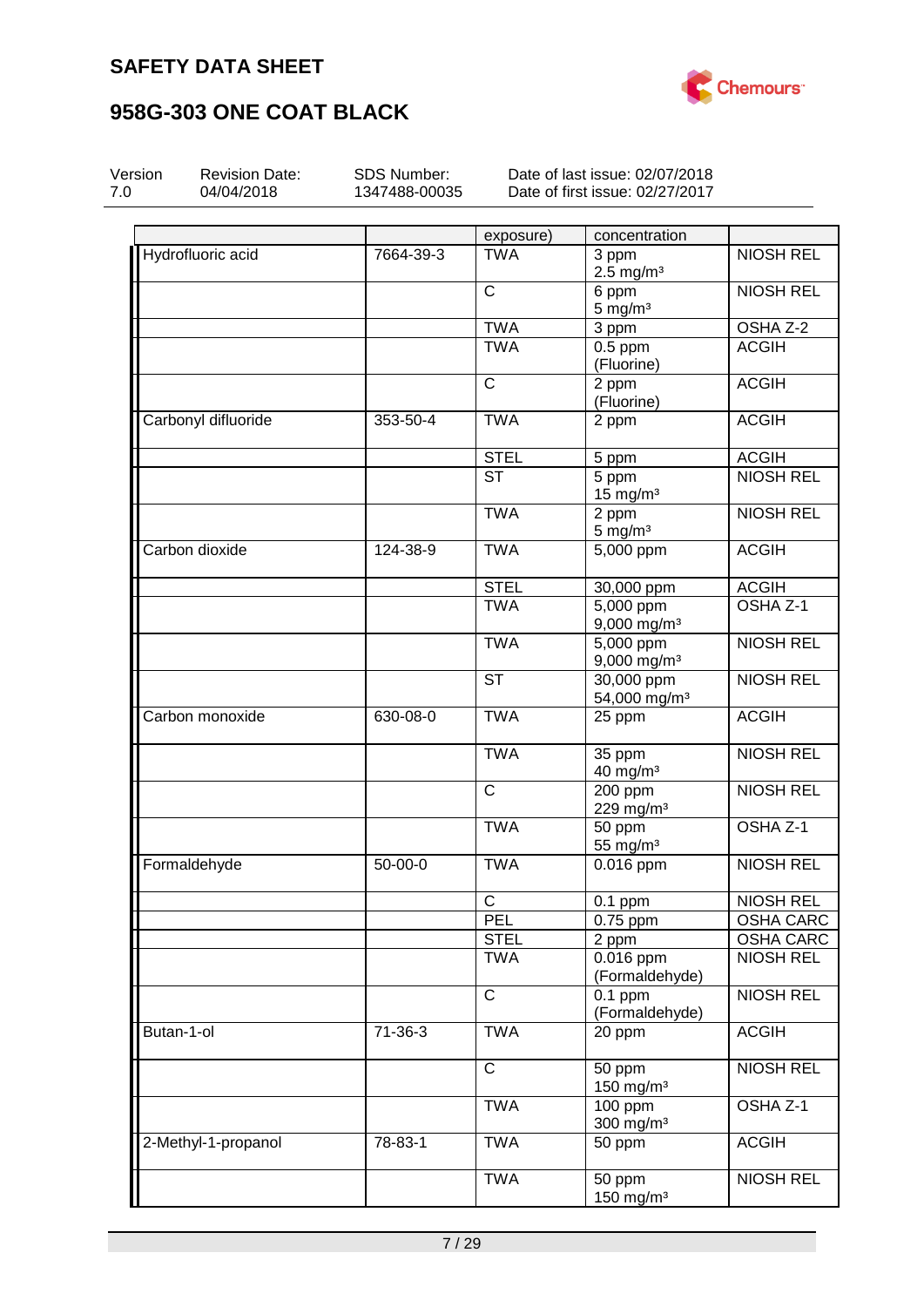

| Version<br>7.0 | <b>Revision Date:</b><br>04/04/2018                     |                | SDS Number:<br>1347488-00035                                                                                                                                                                                                                                                                                                                                                                                                                                                                                                                                                                                                                                                                                                                                                                                                                                                                                                         |                        | Date of last issue: 02/07/2018<br>Date of first issue: 02/27/2017          |                                   |                            |
|----------------|---------------------------------------------------------|----------------|--------------------------------------------------------------------------------------------------------------------------------------------------------------------------------------------------------------------------------------------------------------------------------------------------------------------------------------------------------------------------------------------------------------------------------------------------------------------------------------------------------------------------------------------------------------------------------------------------------------------------------------------------------------------------------------------------------------------------------------------------------------------------------------------------------------------------------------------------------------------------------------------------------------------------------------|------------------------|----------------------------------------------------------------------------|-----------------------------------|----------------------------|
|                |                                                         |                |                                                                                                                                                                                                                                                                                                                                                                                                                                                                                                                                                                                                                                                                                                                                                                                                                                                                                                                                      | <b>TWA</b>             | 100 ppm<br>300 mg/m <sup>3</sup>                                           |                                   | OSHA Z-1                   |
|                | <b>Biological occupational exposure limits</b>          |                |                                                                                                                                                                                                                                                                                                                                                                                                                                                                                                                                                                                                                                                                                                                                                                                                                                                                                                                                      |                        |                                                                            |                                   |                            |
|                | Components                                              | CAS-No.        | Control<br>parameters                                                                                                                                                                                                                                                                                                                                                                                                                                                                                                                                                                                                                                                                                                                                                                                                                                                                                                                | Biological<br>specimen | Sam-<br>pling<br>time                                                      | Permissible<br>concentra-<br>tion | <b>Basis</b>               |
|                | N-Methyl-2-pyrrolidone                                  | $872 - 50 - 4$ | 5-Hydroxy-<br>N-methyl-2-<br>pyrrolidone                                                                                                                                                                                                                                                                                                                                                                                                                                                                                                                                                                                                                                                                                                                                                                                                                                                                                             | Urine                  | End of<br>shift (As<br>soon as<br>possible<br>after<br>exposure<br>ceases) | 100 mg/l                          | <b>ACGIH</b><br>BEI        |
|                | Isobutyl methyl ketone                                  | $108 - 10 - 1$ | methyl<br>isobutyl<br>ketone                                                                                                                                                                                                                                                                                                                                                                                                                                                                                                                                                                                                                                                                                                                                                                                                                                                                                                         | Urine                  | End of<br>shift (As<br>soon as<br>possible<br>after<br>exposure<br>ceases) | $1$ mg/l                          | <b>ACGIH</b><br><b>BEI</b> |
|                | Personal protective equipment<br>Respiratory protection |                | Minimize workplace exposure concentrations.<br>Use only in an area equipped with explosion-proof exhaust<br>ventilation if advised by assessment of the local exposure<br>potential<br>Use with local exhaust ventilation.<br>General and local exhaust ventilation is recommended to<br>maintain vapor exposures below recommended limits. Where<br>concentrations are above recommended limits or are<br>unknown, appropriate respiratory protection should be worn.<br>Follow OSHA respirator regulations (29 CFR 1910.134) and<br>use NIOSH/MSHA approved respirators. Protection provided<br>by air purifying respirators against exposure to any<br>hazardous chemical is limited. Use a positive pressure air<br>supplied respirator if there is any potential for uncontrolled<br>release, exposure levels are unknown, or any other<br>circumstance where air purifying respirators may not provide<br>adequate protection. |                        |                                                                            |                                   |                            |
|                | Hand protection                                         |                |                                                                                                                                                                                                                                                                                                                                                                                                                                                                                                                                                                                                                                                                                                                                                                                                                                                                                                                                      |                        |                                                                            |                                   |                            |
|                | Material                                                |                | Chemical-resistant gloves                                                                                                                                                                                                                                                                                                                                                                                                                                                                                                                                                                                                                                                                                                                                                                                                                                                                                                            |                        |                                                                            |                                   |                            |
|                | Remarks                                                 |                | Choose gloves to protect hands against chemicals depending<br>on the concentration specific to place of work. Breakthrough<br>time is not determined for the product. Change gloves often!<br>For special applications, we recommend clarifying the<br>resistance to chemicals of the aforementioned protective<br>gloves with the glove manufacturer. Take note that the                                                                                                                                                                                                                                                                                                                                                                                                                                                                                                                                                            |                        |                                                                            |                                   |                            |
|                |                                                         |                | 8/29                                                                                                                                                                                                                                                                                                                                                                                                                                                                                                                                                                                                                                                                                                                                                                                                                                                                                                                                 |                        |                                                                            |                                   |                            |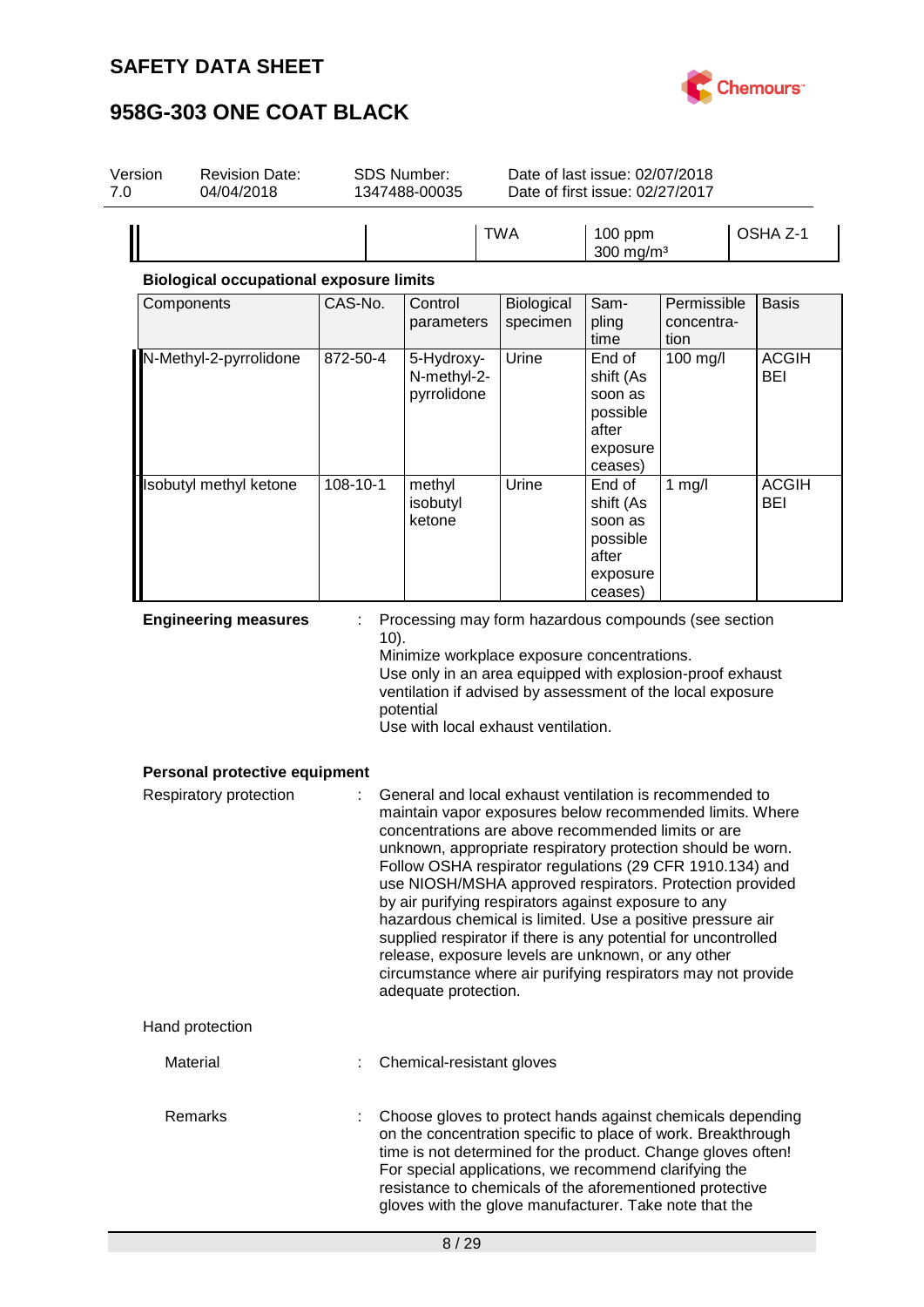

| Version<br>7.0 |                                                                                                                                                                                                                                                                                                                                                                                                                                                                                  | <b>Revision Date:</b><br>04/04/2018 | <b>SDS Number:</b><br>1347488-00035                                   | Date of last issue: 02/07/2018<br>Date of first issue: 02/27/2017                                                                              |  |  |
|----------------|----------------------------------------------------------------------------------------------------------------------------------------------------------------------------------------------------------------------------------------------------------------------------------------------------------------------------------------------------------------------------------------------------------------------------------------------------------------------------------|-------------------------------------|-----------------------------------------------------------------------|------------------------------------------------------------------------------------------------------------------------------------------------|--|--|
|                |                                                                                                                                                                                                                                                                                                                                                                                                                                                                                  |                                     | workday.                                                              | product is flammable, which may impact the selection of hand<br>protection. Wash hands before breaks and at the end of                         |  |  |
| Eye protection |                                                                                                                                                                                                                                                                                                                                                                                                                                                                                  |                                     | : Wear the following personal protective equipment:<br>Safety goggles |                                                                                                                                                |  |  |
|                | Skin and body protection<br>Select appropriate protective clothing based on chemical<br>resistance data and an assessment of the local exposure<br>potential.<br>Wear the following personal protective equipment:<br>Flame retardant antistatic protective clothing, unless<br>assessment demonstrates that the risk of explosive<br>atmospheres or flash fires is low<br>Skin contact must be avoided by using impervious protective<br>clothing (gloves, aprons, boots, etc). |                                     |                                                                       |                                                                                                                                                |  |  |
|                | Hygiene measures                                                                                                                                                                                                                                                                                                                                                                                                                                                                 |                                     | located close to the working place.                                   | Ensure that eye flushing systems and safety showers are<br>When using do not eat, drink or smoke.<br>Wash contaminated clothing before re-use. |  |  |

### **SECTION 9. PHYSICAL AND CHEMICAL PROPERTIES**

| Appearance                                                                  | t                         | liquid              |
|-----------------------------------------------------------------------------|---------------------------|---------------------|
| Color                                                                       | ÷                         | black               |
| Odor                                                                        | t                         | No data available   |
| <b>Odor Threshold</b>                                                       | t                         | No data available   |
| рH                                                                          | t                         | No data available   |
| Melting point/freezing point                                                | $\mathbb{R}^{\mathbb{Z}}$ | No data available   |
| Initial boiling point and boiling $\therefore$ > 212 °F / > 100 °C<br>range |                           |                     |
| Flash point                                                                 | ۰                         | 109 °F / 43 °C      |
|                                                                             |                           | Method: ISO 2719    |
| <b>Evaporation rate</b>                                                     | t.                        | No data available   |
| Flammability (solid, gas)                                                   | t,                        | Not applicable      |
| Flammability (liquids)                                                      | t.                        | Sustains combustion |
| Upper explosion limit / Upper<br>flammability limit                         | t.                        | No data available   |
| Lower explosion limit / Lower : No data available<br>flammability limit     |                           |                     |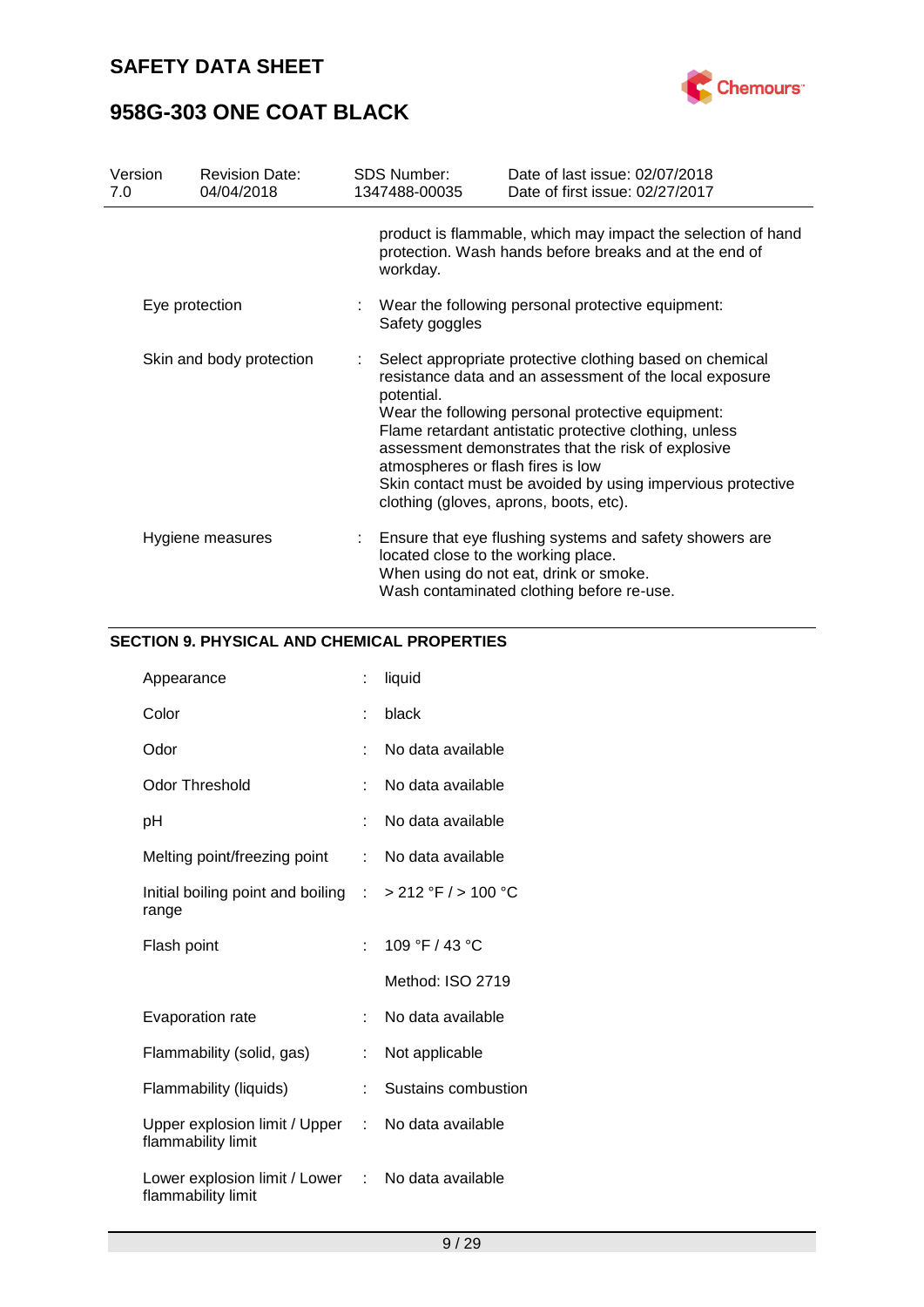

### **958G-303 ONE COAT BLACK**

| 7.0 | Version         | <b>Revision Date:</b><br>04/04/2018 |   | <b>SDS Number:</b><br>1347488-00035 | Date of last issue: 02/07/2018<br>Date of first issue: 02/27/2017 |
|-----|-----------------|-------------------------------------|---|-------------------------------------|-------------------------------------------------------------------|
|     |                 |                                     |   |                                     |                                                                   |
|     |                 | Vapor pressure                      |   | No data available                   |                                                                   |
|     |                 | Relative vapor density              | ÷ | No data available                   |                                                                   |
|     | Density         |                                     | ÷ | 1.0580 $g/cm3$                      |                                                                   |
|     | Solubility(ies) | Water solubility                    | ÷ | No data available                   |                                                                   |
|     | octanol/water   | Partition coefficient: n-           | ÷ | Not applicable                      |                                                                   |
|     |                 | Autoignition temperature            | ÷ | No data available                   |                                                                   |
|     |                 | Decomposition temperature           | ÷ | No data available                   |                                                                   |
|     | Viscosity       | Viscosity, dynamic                  | ÷ | 98 mPa.s                            |                                                                   |
|     |                 | Viscosity, kinematic                |   | No data available                   |                                                                   |
|     |                 | <b>Explosive properties</b>         | ÷ | Not explosive                       |                                                                   |
|     |                 | Oxidizing properties                | ÷ |                                     | The substance or mixture is not classified as oxidizing.          |
|     | Particle size   |                                     |   | Not applicable                      |                                                                   |

### **SECTION 10. STABILITY AND REACTIVITY**

| Reactivity                                                            | : Not classified as a reactivity hazard.                                                                                                                               |
|-----------------------------------------------------------------------|------------------------------------------------------------------------------------------------------------------------------------------------------------------------|
| Chemical stability                                                    | Stable under normal conditions.                                                                                                                                        |
| Possibility of hazardous reac- : Flammable liquid and vapor.<br>tions | Vapors may form explosive mixture with air.<br>Can react with strong oxidizing agents.<br>Hazardous decomposition products will be formed at elevated<br>temperatures. |
| Conditions to avoid                                                   | : Heat, flames and sparks.                                                                                                                                             |
| Incompatible materials                                                | Oxidizing agents                                                                                                                                                       |
| <b>Hazardous decomposition products</b><br>Thermal decomposition      | : Hydrofluoric acid<br>Carbonyl difluoride<br>Carbon dioxide<br>Carbon monoxide<br>Formaldehyde                                                                        |

2-Methyl-1-propanol

Butan-1-ol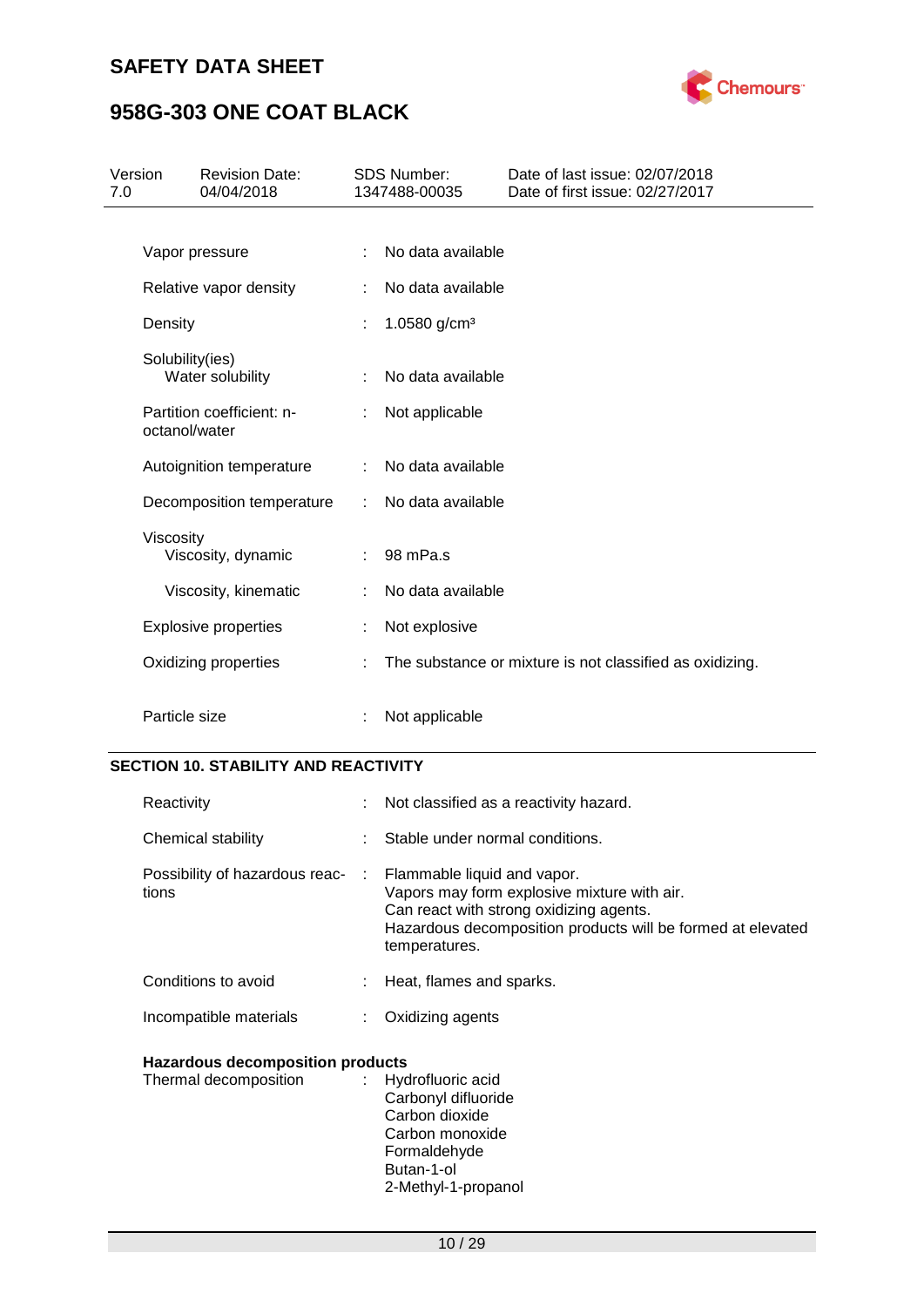

| Version<br>7.0 | <b>Revision Date:</b><br>04/04/2018                                     |    | <b>SDS Number:</b><br>1347488-00035                                                                                                                                                             | Date of last issue: 02/07/2018<br>Date of first issue: 02/27/2017 |  |
|----------------|-------------------------------------------------------------------------|----|-------------------------------------------------------------------------------------------------------------------------------------------------------------------------------------------------|-------------------------------------------------------------------|--|
|                | <b>SECTION 11. TOXICOLOGICAL INFORMATION</b>                            |    |                                                                                                                                                                                                 |                                                                   |  |
|                | Information on likely routes of exposure                                |    |                                                                                                                                                                                                 |                                                                   |  |
|                | Inhalation<br>Skin contact<br>Ingestion<br>Eye contact                  |    |                                                                                                                                                                                                 |                                                                   |  |
|                | <b>Acute toxicity</b><br>Not classified based on available information. |    |                                                                                                                                                                                                 |                                                                   |  |
|                | Product:                                                                |    |                                                                                                                                                                                                 |                                                                   |  |
|                | Acute oral toxicity                                                     |    | Method: Calculation method                                                                                                                                                                      | : Acute toxicity estimate: 4,861 mg/kg                            |  |
|                | Acute inhalation toxicity                                               |    | Acute toxicity estimate: 57.73 mg/l<br>Exposure time: 4 h<br>Test atmosphere: vapor<br>Method: Calculation method                                                                               |                                                                   |  |
|                | Components:                                                             |    |                                                                                                                                                                                                 |                                                                   |  |
|                | N-Methyl-2-pyrrolidone:                                                 |    |                                                                                                                                                                                                 |                                                                   |  |
|                | Acute oral toxicity                                                     |    | : LD50 (Rat): $4,150$ mg/kg                                                                                                                                                                     |                                                                   |  |
|                | Acute inhalation toxicity                                               |    | $LC50$ (Rat): $> 5.1$ mg/l<br>Exposure time: 4 h<br>Test atmosphere: dust/mist<br>Method: OECD Test Guideline 403<br>Assessment: The substance or mixture has no acute inhala-<br>tion toxicity |                                                                   |  |
|                | Acute dermal toxicity                                                   | ÷  | LD50 (Rat): $> 5,000$ mg/kg                                                                                                                                                                     |                                                                   |  |
|                | Isobutyl methyl ketone:                                                 |    |                                                                                                                                                                                                 |                                                                   |  |
|                | Acute oral toxicity                                                     | ÷. | LD50 (Rat): 2,080 mg/kg                                                                                                                                                                         |                                                                   |  |
|                | Acute inhalation toxicity                                               |    | LC50 (Rat): 11.6 mg/l<br>Exposure time: 4 h<br>Test atmosphere: vapor                                                                                                                           |                                                                   |  |
|                | Acute dermal toxicity                                                   |    | : LD50 (Rat): $> 2,000$ mg/kg<br>Method: OECD Test Guideline 402<br>Assessment: The substance or mixture has no acute dermal<br>toxicity                                                        |                                                                   |  |
|                | Solvent naphtha (petroleum), light arom.:                               |    |                                                                                                                                                                                                 |                                                                   |  |
|                | Acute oral toxicity                                                     |    | LD50 (Rat): $> 5,000$ mg/kg                                                                                                                                                                     |                                                                   |  |
|                | Acute inhalation toxicity                                               |    | $LC50$ (Rat): $> 5.6$ mg/l<br>Exposure time: 4 h<br>Test atmosphere: vapor                                                                                                                      |                                                                   |  |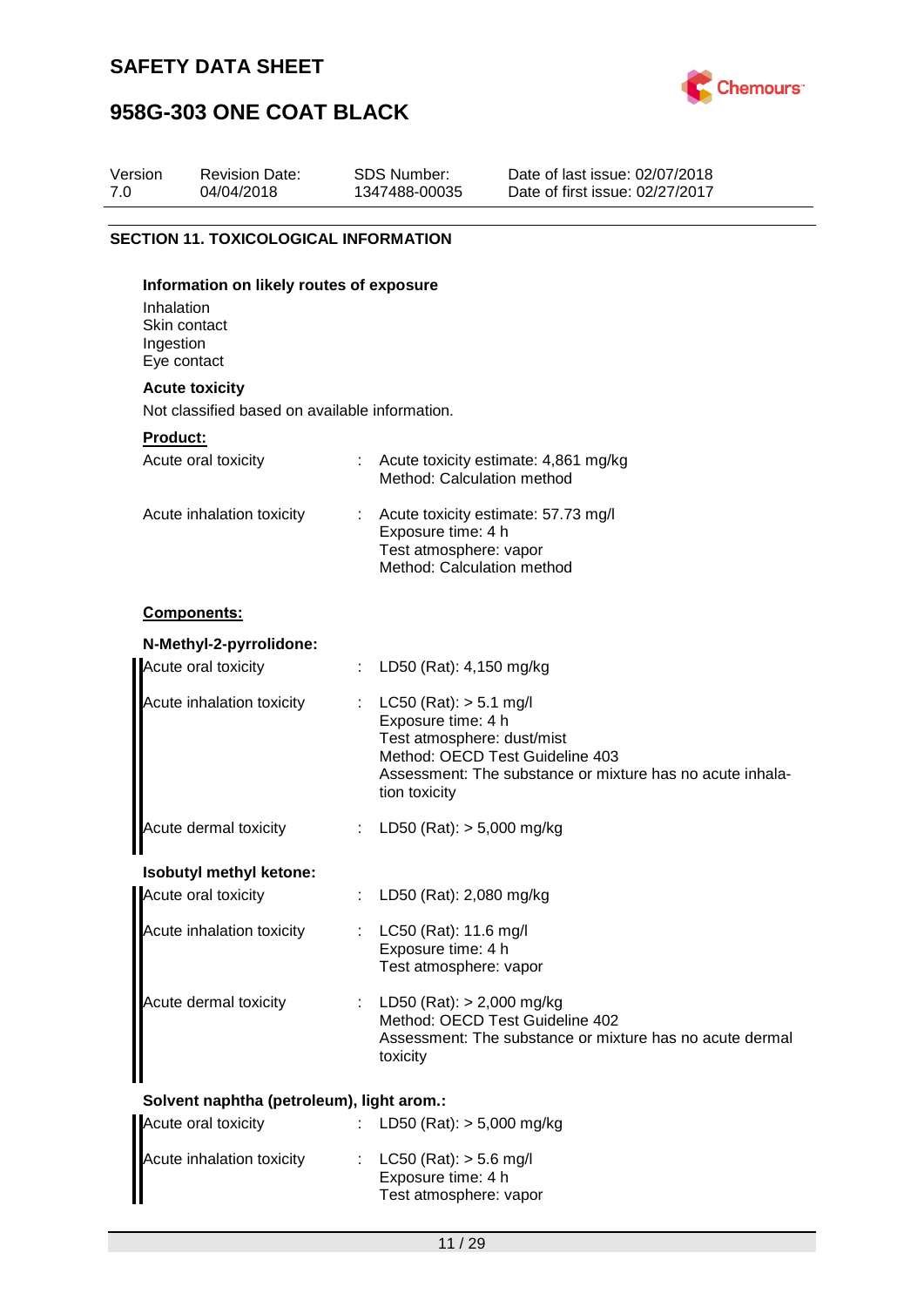

| Version<br>7.0                     | <b>Revision Date:</b><br>04/04/2018                         | <b>SDS Number:</b><br>1347488-00035                                             | Date of last issue: 02/07/2018<br>Date of first issue: 02/27/2017 |
|------------------------------------|-------------------------------------------------------------|---------------------------------------------------------------------------------|-------------------------------------------------------------------|
|                                    |                                                             | tion toxicity                                                                   | Assessment: The substance or mixture has no acute inhala-         |
|                                    | Acute dermal toxicity                                       | LD50 (Rabbit): > 2,000 mg/kg<br>toxicity                                        | Assessment: The substance or mixture has no acute dermal          |
|                                    | 1,2,4-Trimethylbenzene:                                     |                                                                                 |                                                                   |
|                                    | Acute oral toxicity                                         | LD50 (Rat): 3,280 mg/kg                                                         |                                                                   |
|                                    | Acute inhalation toxicity                                   | $LC50$ (Rat): $> 10.2$ mg/l<br>Exposure time: 4 h<br>Test atmosphere: vapor     | Remarks: Based on data from similar materials                     |
|                                    | Acute dermal toxicity                                       | LD50 (Rat): $> 3,160$ mg/kg                                                     |                                                                   |
|                                    | <b>Carbon black:</b>                                        |                                                                                 |                                                                   |
|                                    | Acute oral toxicity                                         | LD50 (Rat): $> 5,000$ mg/kg                                                     |                                                                   |
|                                    | Acute inhalation toxicity                                   | LC50 (Rat): $> 0.0046$ mg/l<br>Exposure time: 4 h<br>Test atmosphere: dust/mist |                                                                   |
|                                    | Acute dermal toxicity                                       | LD50 (Rabbit): $>$ 3,000 mg/kg                                                  |                                                                   |
| <b>Cumene:</b>                     |                                                             |                                                                                 |                                                                   |
|                                    | Acute oral toxicity                                         | LD50 (Rat): 2,700 mg/kg                                                         |                                                                   |
|                                    | Acute dermal toxicity                                       | LD50 (Rabbit): $> 5,000$ mg/kg                                                  |                                                                   |
|                                    | <b>Skin corrosion/irritation</b><br>Causes skin irritation. |                                                                                 |                                                                   |
|                                    | Components:                                                 |                                                                                 |                                                                   |
|                                    | N-Methyl-2-pyrrolidone:                                     |                                                                                 |                                                                   |
| <b>Species</b><br>Method<br>Result |                                                             | Rabbit<br><b>OECD Test Guideline 404</b><br>Skin irritation                     |                                                                   |
|                                    | Isobutyl methyl ketone:                                     |                                                                                 |                                                                   |
| <b>Species</b><br>Method<br>Result |                                                             | Rabbit<br>OECD Test Guideline 404<br>No skin irritation                         |                                                                   |
|                                    | Assessment                                                  |                                                                                 | Repeated exposure may cause skin dryness or cracking.             |
|                                    | Solvent naphtha (petroleum), light arom.:                   |                                                                                 |                                                                   |
| <b>Species</b><br>Method           |                                                             | Rabbit<br><b>OECD Test Guideline 404</b>                                        |                                                                   |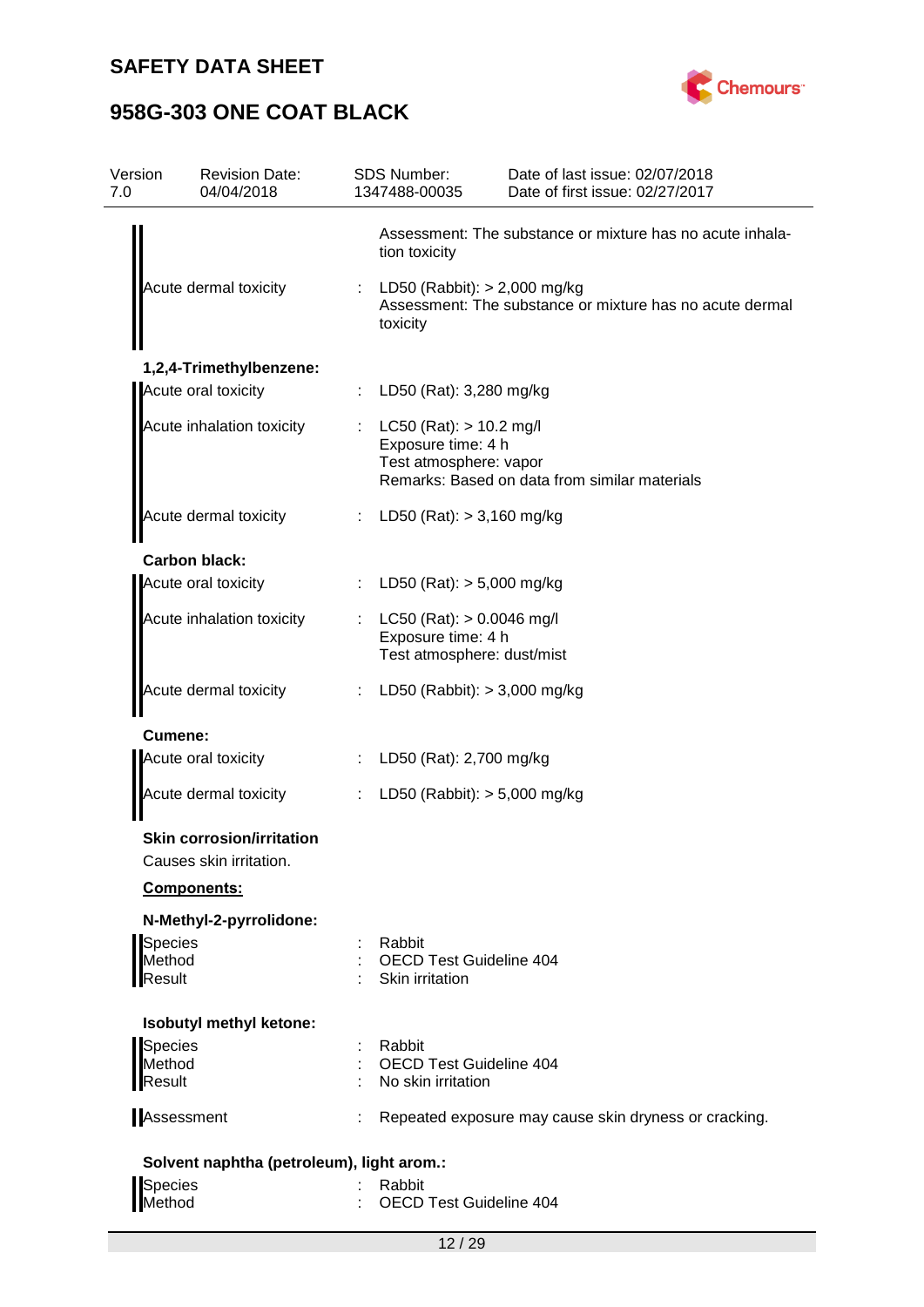

| Version<br>7.0 | <b>Revision Date:</b><br>04/04/2018       | <b>SDS Number:</b><br>1347488-00035 | Date of last issue: 02/07/2018<br>Date of first issue: 02/27/2017 |  |
|----------------|-------------------------------------------|-------------------------------------|-------------------------------------------------------------------|--|
| <b>Result</b>  |                                           | Skin irritation                     |                                                                   |  |
|                | 1,2,4-Trimethylbenzene:                   |                                     |                                                                   |  |
| Species        |                                           | Rabbit                              |                                                                   |  |
| Result         |                                           | Skin irritation                     |                                                                   |  |
| Remarks        |                                           |                                     | Based on data from similar materials                              |  |
|                | <b>Carbon black:</b>                      |                                     |                                                                   |  |
| Species        |                                           | Rabbit                              |                                                                   |  |
| Result         |                                           | No skin irritation                  |                                                                   |  |
| Cumene:        |                                           |                                     |                                                                   |  |
| Species        |                                           | Rabbit                              |                                                                   |  |
| Result         |                                           | No skin irritation                  |                                                                   |  |
|                | Serious eye damage/eye irritation         |                                     |                                                                   |  |
|                | Causes serious eye irritation.            |                                     |                                                                   |  |
|                | Components:                               |                                     |                                                                   |  |
|                | N-Methyl-2-pyrrolidone:                   |                                     |                                                                   |  |
| Species        |                                           | Rabbit                              |                                                                   |  |
| Result         |                                           |                                     | Irritation to eyes, reversing within 21 days                      |  |
|                | Isobutyl methyl ketone:                   |                                     |                                                                   |  |
| Result         |                                           |                                     | Irritation to eyes, reversing within 21 days                      |  |
| Remarks        |                                           | 1272/2008, Annex VI                 | Based on harmonised classification in EU regulation               |  |
|                | Solvent naphtha (petroleum), light arom.: |                                     |                                                                   |  |
| Species        |                                           | Rabbit                              |                                                                   |  |
| Result         |                                           | No eye irritation                   |                                                                   |  |
|                | 1,2,4-Trimethylbenzene:                   |                                     |                                                                   |  |
| Species        |                                           | Rabbit                              |                                                                   |  |
| Result         |                                           | No eye irritation                   |                                                                   |  |
| Remarks        |                                           |                                     | Based on data from similar materials                              |  |
|                | <b>Carbon black:</b>                      |                                     |                                                                   |  |
| Species        |                                           | Rabbit                              |                                                                   |  |
| <b>IResult</b> |                                           | No eye irritation                   |                                                                   |  |
| <b>Cumene:</b> |                                           |                                     |                                                                   |  |
| <b>Species</b> |                                           | Rabbit                              |                                                                   |  |
| Result         |                                           | No eye irritation                   |                                                                   |  |
|                |                                           |                                     |                                                                   |  |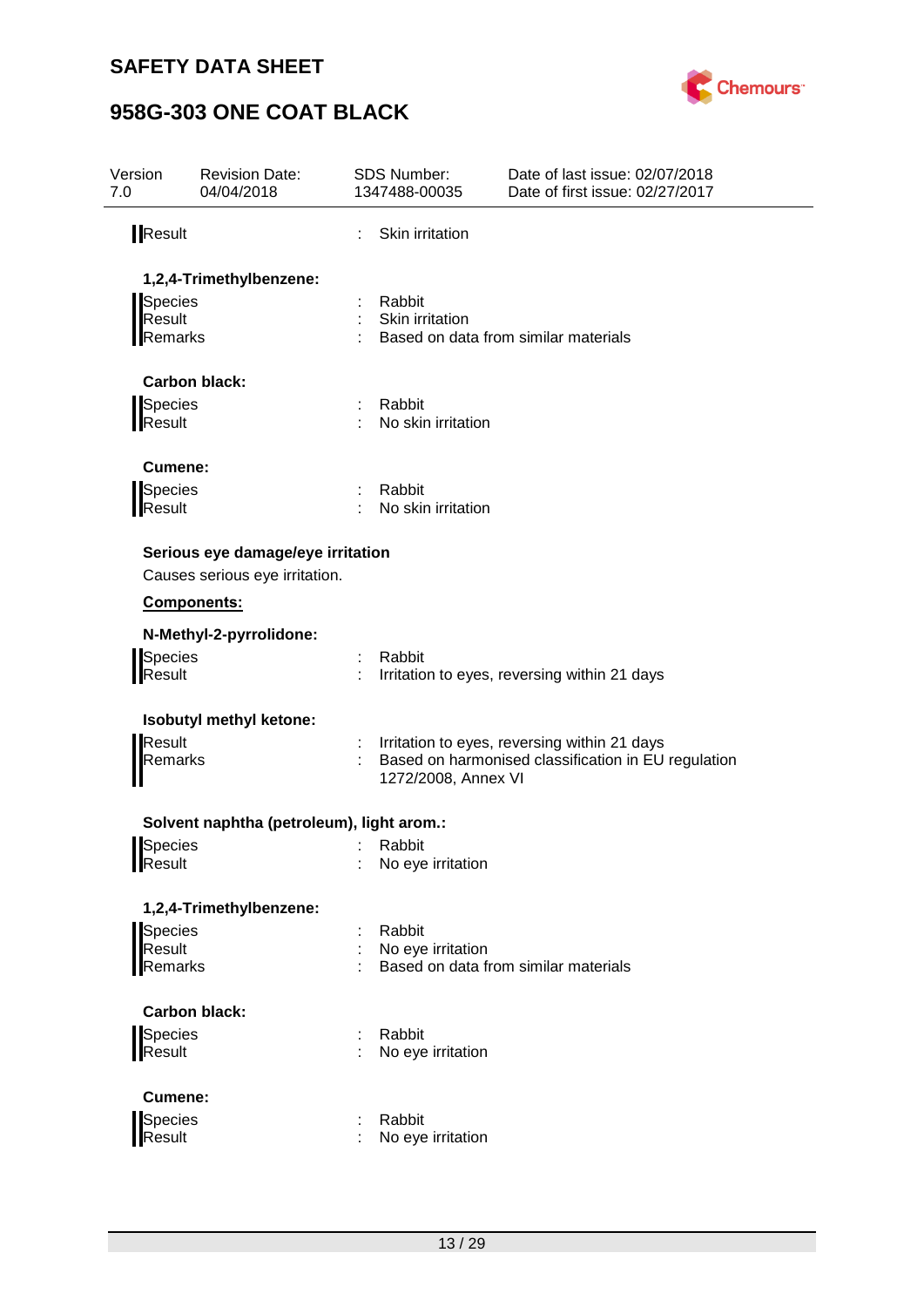

| Version<br>7.0 | Revision Date:<br>04/04/2018                                                                   | SDS Number:<br>1347488-00035                                        | Date of last issue: 02/07/2018<br>Date of first issue: 02/27/2017       |
|----------------|------------------------------------------------------------------------------------------------|---------------------------------------------------------------------|-------------------------------------------------------------------------|
|                | <b>Respiratory or skin sensitization</b>                                                       |                                                                     |                                                                         |
|                | <b>Skin sensitization</b>                                                                      |                                                                     |                                                                         |
|                | Not classified based on available information.                                                 |                                                                     |                                                                         |
|                | <b>Respiratory sensitization</b>                                                               |                                                                     |                                                                         |
|                | Not classified based on available information.                                                 |                                                                     |                                                                         |
|                | <b>Components:</b>                                                                             |                                                                     |                                                                         |
|                | N-Methyl-2-pyrrolidone:                                                                        |                                                                     |                                                                         |
|                | <b>Test Type</b><br>Routes of exposure<br><b>Species</b><br>Method<br>Result<br><b>Remarks</b> | Skin contact<br>Mouse<br><b>OECD Test Guideline 429</b><br>negative | : Local lymph node assay (LLNA)<br>Based on data from similar materials |
|                | Isobutyl methyl ketone:                                                                        |                                                                     |                                                                         |
|                | <b>Test Type</b>                                                                               | <b>Maximization Test</b>                                            |                                                                         |
|                | Routes of exposure                                                                             | Skin contact                                                        |                                                                         |
|                | Species<br>Method                                                                              | Guinea pig<br><b>OECD Test Guideline 406</b>                        |                                                                         |
|                | Result                                                                                         | negative                                                            |                                                                         |
|                | Solvent naphtha (petroleum), light arom.:                                                      |                                                                     |                                                                         |
|                | <b>Test Type</b>                                                                               | : Buehler Test                                                      |                                                                         |
|                | Routes of exposure<br><b>Species</b>                                                           | : Skin contact<br>Guinea pig                                        |                                                                         |
|                | Result                                                                                         | negative                                                            |                                                                         |
|                | 1,2,4-Trimethylbenzene:                                                                        |                                                                     |                                                                         |
|                | <b>Test Type</b>                                                                               | <b>Maximization Test</b>                                            |                                                                         |
|                | Routes of exposure                                                                             | Skin contact                                                        |                                                                         |
|                | <b>Species</b><br>Method                                                                       | : Guinea pig<br><b>OECD Test Guideline 406</b>                      |                                                                         |
|                | Result                                                                                         | negative                                                            |                                                                         |
|                | <b>Carbon black:</b>                                                                           |                                                                     |                                                                         |
|                | <b>Test Type</b>                                                                               | <b>Buehler Test</b>                                                 |                                                                         |
|                | Routes of exposure<br>Species                                                                  | Skin contact<br>: Guinea pig                                        |                                                                         |
|                | Method                                                                                         | <b>OECD Test Guideline 406</b>                                      |                                                                         |
|                | <b>Result</b>                                                                                  | negative                                                            |                                                                         |
|                | Cumene:                                                                                        |                                                                     |                                                                         |
|                | <b>Test Type</b>                                                                               | <b>Maximization Test</b>                                            |                                                                         |
|                | Routes of exposure<br>Species                                                                  | Skin contact<br>Guinea pig                                          |                                                                         |
|                | Result                                                                                         | negative                                                            |                                                                         |
|                |                                                                                                |                                                                     |                                                                         |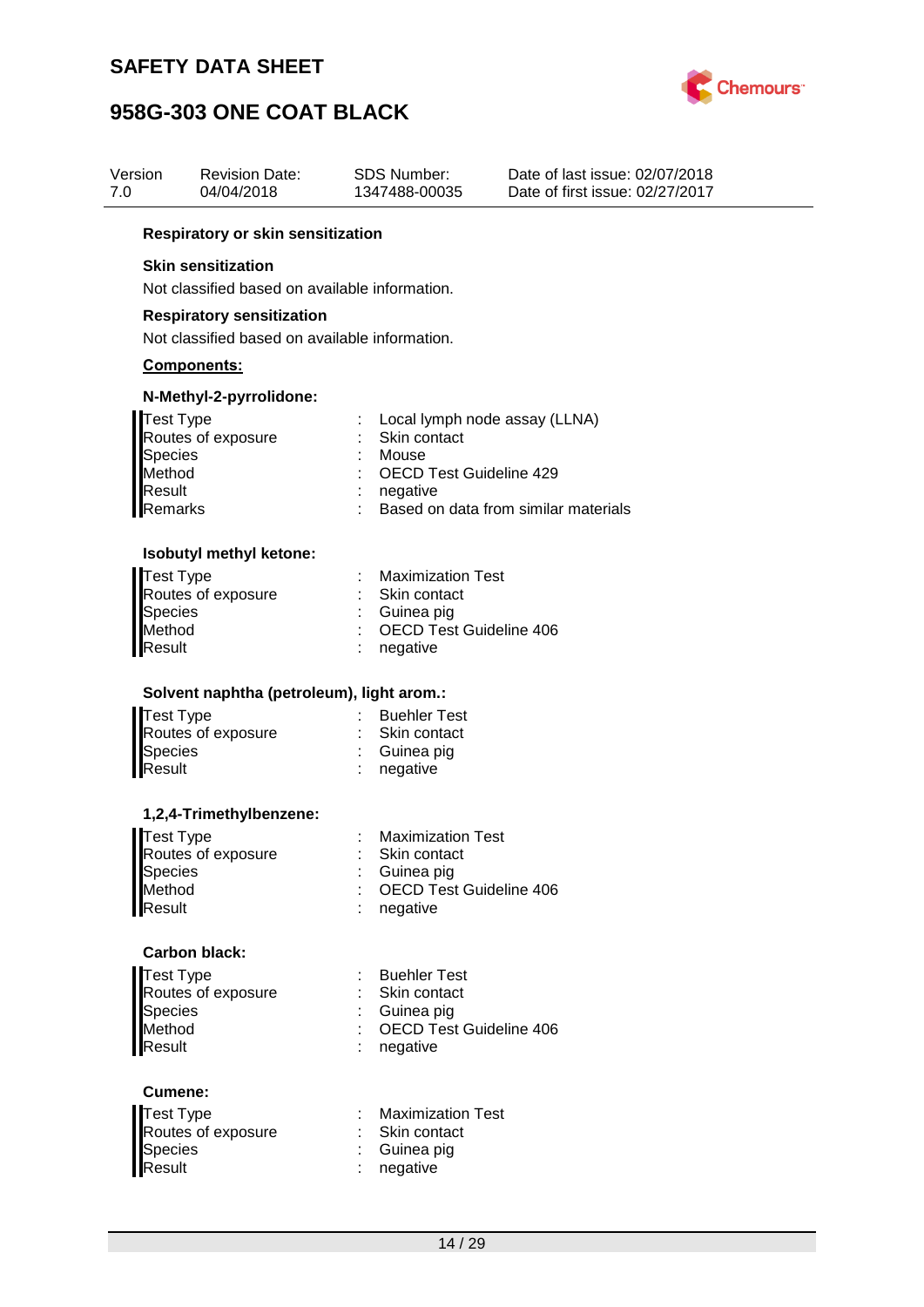

| Version<br>7.0 | <b>Revision Date:</b><br>04/04/2018                                             | <b>SDS Number:</b><br>1347488-00035                                                                       | Date of last issue: 02/07/2018<br>Date of first issue: 02/27/2017                                                                                    |  |  |  |  |
|----------------|---------------------------------------------------------------------------------|-----------------------------------------------------------------------------------------------------------|------------------------------------------------------------------------------------------------------------------------------------------------------|--|--|--|--|
|                | <b>Germ cell mutagenicity</b><br>Not classified based on available information. |                                                                                                           |                                                                                                                                                      |  |  |  |  |
|                | Components:                                                                     |                                                                                                           |                                                                                                                                                      |  |  |  |  |
|                | N-Methyl-2-pyrrolidone:                                                         |                                                                                                           |                                                                                                                                                      |  |  |  |  |
|                | Genotoxicity in vitro                                                           | t.<br>Result: negative                                                                                    | Test Type: Bacterial reverse mutation assay (AMES)<br>Method: OECD Test Guideline 471                                                                |  |  |  |  |
|                | Genotoxicity in vivo                                                            | Species: Mouse<br>Result: negative                                                                        | Test Type: Mammalian erythrocyte micronucleus test (in vivo<br>cytogenetic assay)<br>Application Route: Ingestion<br>Method: OECD Test Guideline 474 |  |  |  |  |
|                | Isobutyl methyl ketone:                                                         |                                                                                                           |                                                                                                                                                      |  |  |  |  |
|                | Genotoxicity in vitro                                                           | Result: negative                                                                                          | Test Type: Chromosome aberration test in vitro                                                                                                       |  |  |  |  |
|                |                                                                                 | Test Type: Bacterial reverse mutation assay (AMES)<br>Result: negative                                    |                                                                                                                                                      |  |  |  |  |
|                | Genotoxicity in vivo                                                            | Species: Mouse<br>Result: negative                                                                        | Test Type: Mammalian erythrocyte micronucleus test (in vivo<br>cytogenetic assay)<br>Application Route: Intraperitoneal injection                    |  |  |  |  |
|                | Solvent naphtha (petroleum), light arom.:                                       |                                                                                                           |                                                                                                                                                      |  |  |  |  |
|                | Genotoxicity in vitro                                                           | Result: negative                                                                                          | Test Type: Bacterial reverse mutation assay (AMES)<br>Method: OECD Test Guideline 471                                                                |  |  |  |  |
|                | Genotoxicity in vivo                                                            | Species: Rat<br>Result: negative                                                                          | Test Type: Mutagenicity (in vivo mammalian bone-marrow<br>cytogenetic test, chromosomal analysis)<br>Application Route: Intraperitoneal injection    |  |  |  |  |
|                | 1,2,4-Trimethylbenzene:                                                         |                                                                                                           |                                                                                                                                                      |  |  |  |  |
|                | Genotoxicity in vitro                                                           | Result: negative                                                                                          | Test Type: Bacterial reverse mutation assay (AMES)<br>Method: OECD Test Guideline 471<br>Remarks: Based on data from similar materials               |  |  |  |  |
|                |                                                                                 | Test Type: Bacterial reverse mutation assay (AMES)<br>Method: OECD Test Guideline 471<br>Result: negative |                                                                                                                                                      |  |  |  |  |
|                |                                                                                 | Result: negative                                                                                          | Test Type: Mutagenicity (in vitro mammalian cytogenetic test)                                                                                        |  |  |  |  |
|                |                                                                                 | 15/29                                                                                                     |                                                                                                                                                      |  |  |  |  |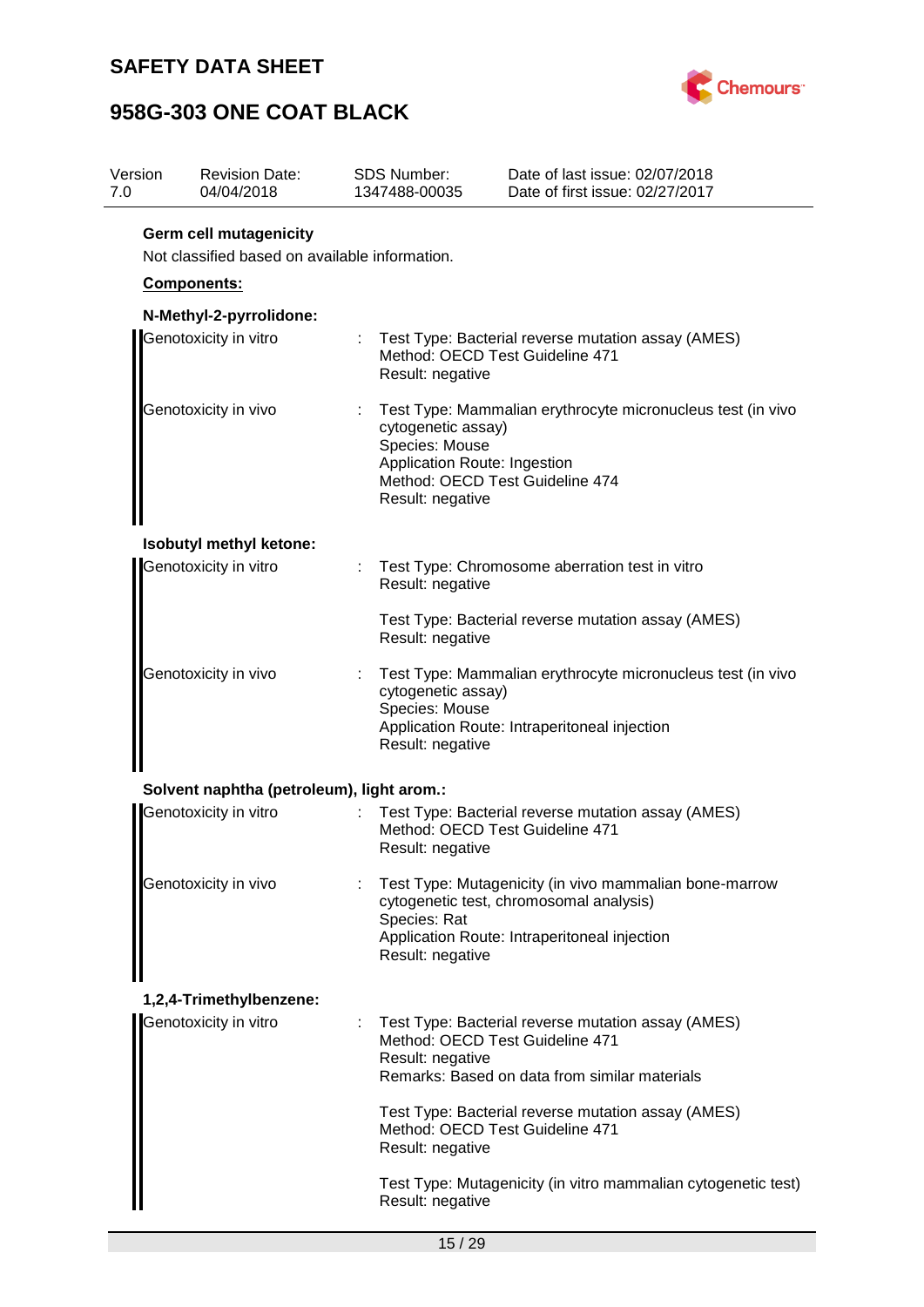

| Version<br>7.0                                    | <b>Revision Date:</b><br>04/04/2018             | SDS Number:<br>1347488-00035                                                                         | Date of last issue: 02/07/2018<br>Date of first issue: 02/27/2017                                                                                            |
|---------------------------------------------------|-------------------------------------------------|------------------------------------------------------------------------------------------------------|--------------------------------------------------------------------------------------------------------------------------------------------------------------|
|                                                   |                                                 |                                                                                                      | Remarks: Based on data from similar materials                                                                                                                |
|                                                   | Genotoxicity in vivo                            | cytogenetic assay)<br>Species: Mouse<br>Result: negative                                             | Test Type: Mammalian erythrocyte micronucleus test (in vivo<br>Application Route: Intraperitoneal injection<br>Remarks: Based on data from similar materials |
|                                                   | <b>Carbon black:</b>                            |                                                                                                      |                                                                                                                                                              |
|                                                   | Genotoxicity in vitro                           | Result: negative                                                                                     | Test Type: Bacterial reverse mutation assay (AMES)                                                                                                           |
| Cumene:                                           |                                                 |                                                                                                      |                                                                                                                                                              |
|                                                   | Genotoxicity in vitro                           | Result: negative                                                                                     | Test Type: Chromosome aberration test in vitro<br>Method: OECD Test Guideline 473                                                                            |
|                                                   | Genotoxicity in vivo                            | Species: Mouse<br>Result: negative                                                                   | Test Type: In vivo micronucleus test<br>Application Route: Intraperitoneal injection<br>Method: OECD Test Guideline 474                                      |
|                                                   | Carcinogenicity<br>Suspected of causing cancer. |                                                                                                      |                                                                                                                                                              |
|                                                   | Components:                                     |                                                                                                      |                                                                                                                                                              |
|                                                   | N-Methyl-2-pyrrolidone:                         |                                                                                                      |                                                                                                                                                              |
| <b>Species</b><br>Method<br>Result<br>Remarks     | <b>Application Route</b>                        | Mouse<br>Ingestion<br><b>OECD Test Guideline 451</b><br>positive<br>mans.                            | The mechanism or mode of action may not be relevant in hu-                                                                                                   |
| Species<br>Result                                 | <b>Application Route</b>                        | Rat<br>Inhalation<br>negative                                                                        |                                                                                                                                                              |
|                                                   | Isobutyl methyl ketone:                         |                                                                                                      |                                                                                                                                                              |
| Species<br>Method<br>Result<br>Remarks<br>Species | <b>Application Route</b><br>Exposure time       | Rat<br>inhalation (vapor)<br>2 Years<br><b>OECD Test Guideline 451</b><br>positive<br>mans.<br>Mouse | The mechanism or mode of action may not be relevant in hu-                                                                                                   |
|                                                   | Application Route                               | inhalation (vapor)                                                                                   |                                                                                                                                                              |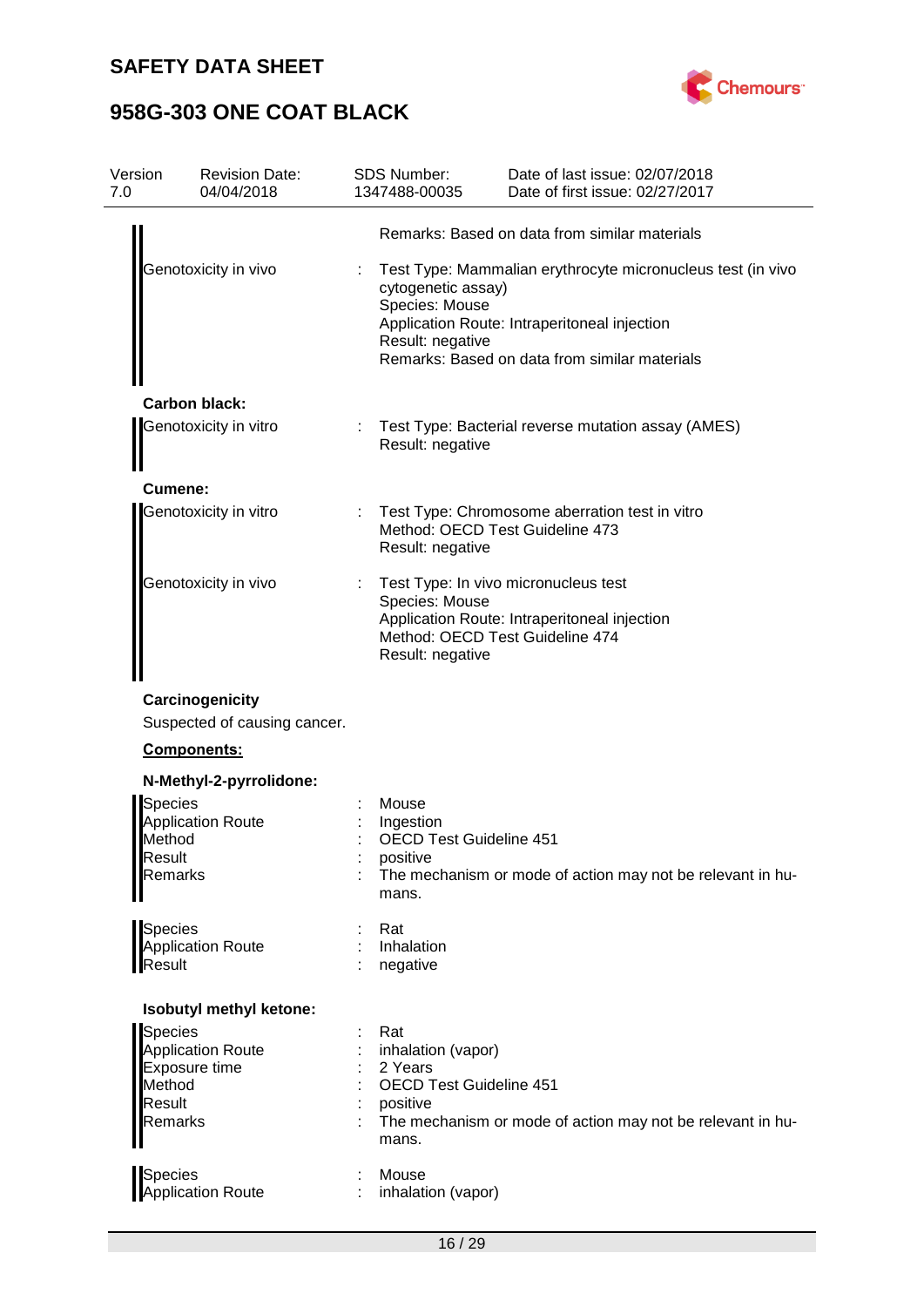

| Version<br>7.0              | <b>Revision Date:</b><br>04/04/2018                          | <b>SDS Number:</b><br>1347488-00035                                                                              | Date of last issue: 02/07/2018<br>Date of first issue: 02/27/2017                        |
|-----------------------------|--------------------------------------------------------------|------------------------------------------------------------------------------------------------------------------|------------------------------------------------------------------------------------------|
| Method<br>Result<br>Remarks | Exposure time                                                | 2 Years<br><b>OECD Test Guideline 451</b><br>positive<br>mans.                                                   | The mechanism or mode of action may not be relevant in hu-                               |
| ment                        | Carcinogenicity - Assess-                                    | cinogen                                                                                                          | Weight of evidence does not support classification as a car-                             |
|                             | Solvent naphtha (petroleum), light arom.:                    |                                                                                                                  |                                                                                          |
| Species<br>Result           | <b>Application Route</b><br>Exposure time                    | Mouse<br>Skin contact<br>102 weeks<br>negative                                                                   |                                                                                          |
| Cumene:                     |                                                              |                                                                                                                  |                                                                                          |
| Species<br>Result           | <b>Application Route</b><br>Exposure time                    | Rat<br>inhalation (gas)<br>105 weeks<br>negative                                                                 |                                                                                          |
| ment                        | Carcinogenicity - Assess-                                    | $\mathbb{Z}^n$ .                                                                                                 | Limited evidence of carcinogenicity in animal studies                                    |
| <b>IARC</b>                 |                                                              | Group 2B: Possibly carcinogenic to humans<br>Isobutyl methyl ketone<br>Group 2B: Possibly carcinogenic to humans | 108-10-1                                                                                 |
|                             | Carbon black<br>Cumene                                       | Group 2B: Possibly carcinogenic to humans                                                                        | 1333-86-4<br>98-82-8                                                                     |
| <b>OSHA</b>                 |                                                              | on OSHA's list of regulated carcinogens.                                                                         | No component of this product present at levels greater than or equal to 0.1% is          |
| <b>NTP</b>                  | Cumene                                                       | Reasonably anticipated to be a human carcinogen                                                                  | 98-82-8                                                                                  |
|                             | <b>Reproductive toxicity</b><br>May damage the unborn child. |                                                                                                                  |                                                                                          |
|                             | Components:                                                  |                                                                                                                  |                                                                                          |
|                             | N-Methyl-2-pyrrolidone:                                      |                                                                                                                  |                                                                                          |
|                             | Effects on fertility                                         | Species: Rat<br>Application Route: Ingestion<br>Result: negative                                                 | Test Type: Two-generation reproduction toxicity study<br>Method: OECD Test Guideline 416 |
|                             | Effects on fetal development                                 | -11<br>Species: Rat<br>Application Route: Ingestion                                                              | Test Type: Embryo-fetal development<br>Method: OECD Test Guideline 414                   |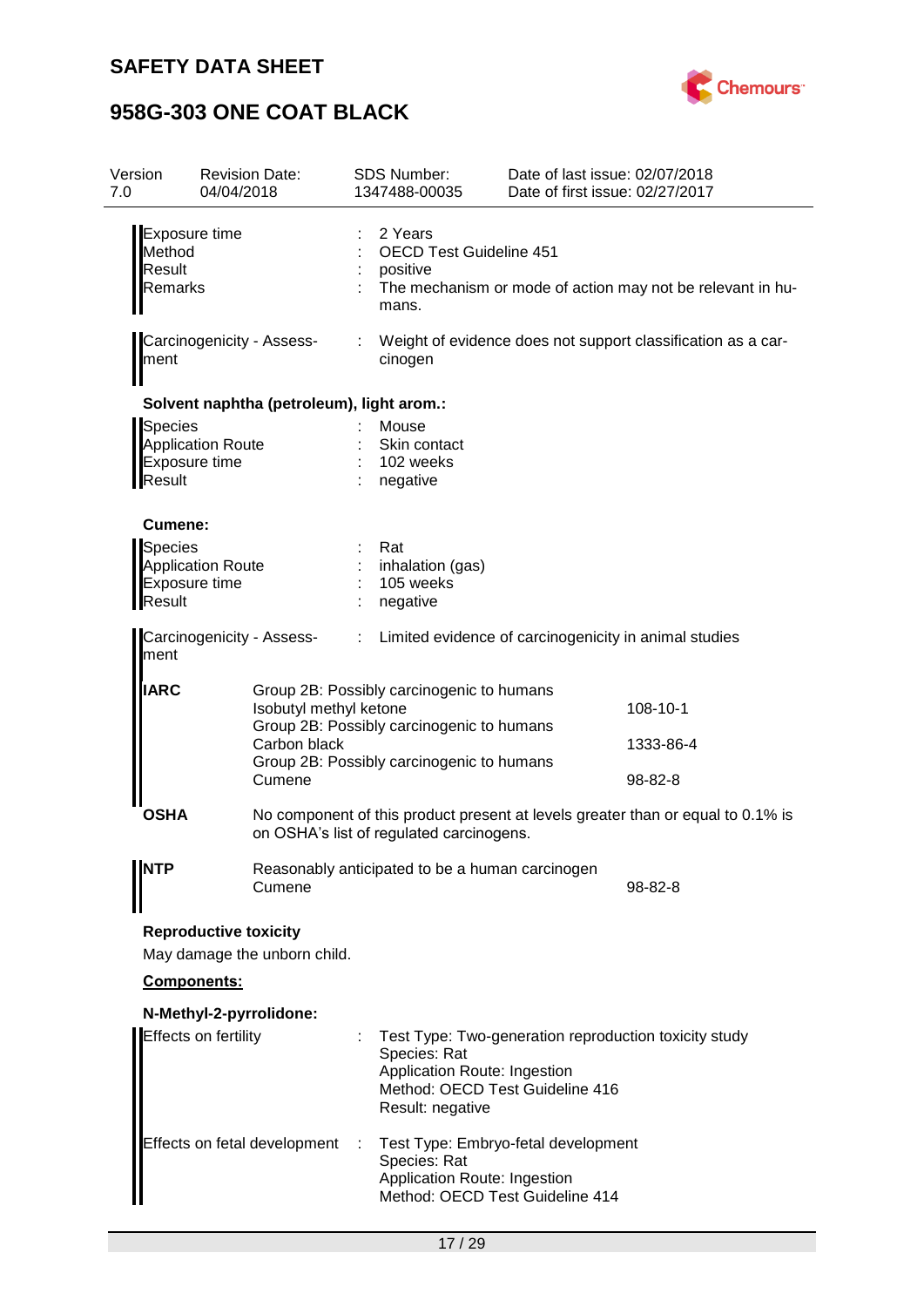

| Version<br>7.0 | <b>Revision Date:</b><br>04/04/2018       |   | <b>SDS Number:</b><br>1347488-00035                              | Date of last issue: 02/07/2018<br>Date of first issue: 02/27/2017                                                                                 |
|----------------|-------------------------------------------|---|------------------------------------------------------------------|---------------------------------------------------------------------------------------------------------------------------------------------------|
|                |                                           |   | Result: positive                                                 |                                                                                                                                                   |
|                |                                           |   | Species: Rat<br>Application Route: Ingestion<br>Result: positive | Test Type: Two-generation reproduction toxicity study<br>Method: OECD Test Guideline 416                                                          |
| sessment       | Reproductive toxicity - As-               |   | animal experiments.                                              | Clear evidence of adverse effects on development, based on                                                                                        |
|                | <b>Isobutyl methyl ketone:</b>            |   |                                                                  |                                                                                                                                                   |
|                | Effects on fertility                      |   | Species: Rat<br>Result: negative                                 | Test Type: Two-generation reproduction toxicity study<br>Application Route: inhalation (vapor)<br>Method: OECD Test Guideline 416                 |
|                | Effects on fetal development              | ÷ | Species: Mouse<br>Result: negative                               | Test Type: Embryo-fetal development<br>Application Route: inhalation (vapor)                                                                      |
|                | Solvent naphtha (petroleum), light arom.: |   |                                                                  |                                                                                                                                                   |
|                | Effects on fertility                      |   | Species: Rat<br>Result: negative                                 | Test Type: Two-generation reproduction toxicity study<br>Application Route: inhalation (vapor)                                                    |
|                | Effects on fetal development              | ÷ | Species: Rat<br>Result: negative                                 | Test Type: Embryo-fetal development<br>Application Route: inhalation (vapor)                                                                      |
| "              | 1,2,4-Trimethylbenzene:                   |   |                                                                  |                                                                                                                                                   |
|                | Effects on fertility                      |   | Species: Rat<br>Result: negative                                 | Test Type: Three-generation reproduction toxicity study<br>Application Route: inhalation (vapor)<br>Remarks: Based on data from similar materials |
|                | Effects on fetal development              | ÷ | Species: Rat<br>Result: negative                                 | Test Type: Embryo-fetal development<br>Application Route: inhalation (vapor)<br>Method: OECD Test Guideline 414                                   |
| Cumene:        |                                           |   |                                                                  |                                                                                                                                                   |
|                | Effects on fertility                      |   | Species: Rat, male<br>Result: negative                           | Application Route: inhalation (vapor)                                                                                                             |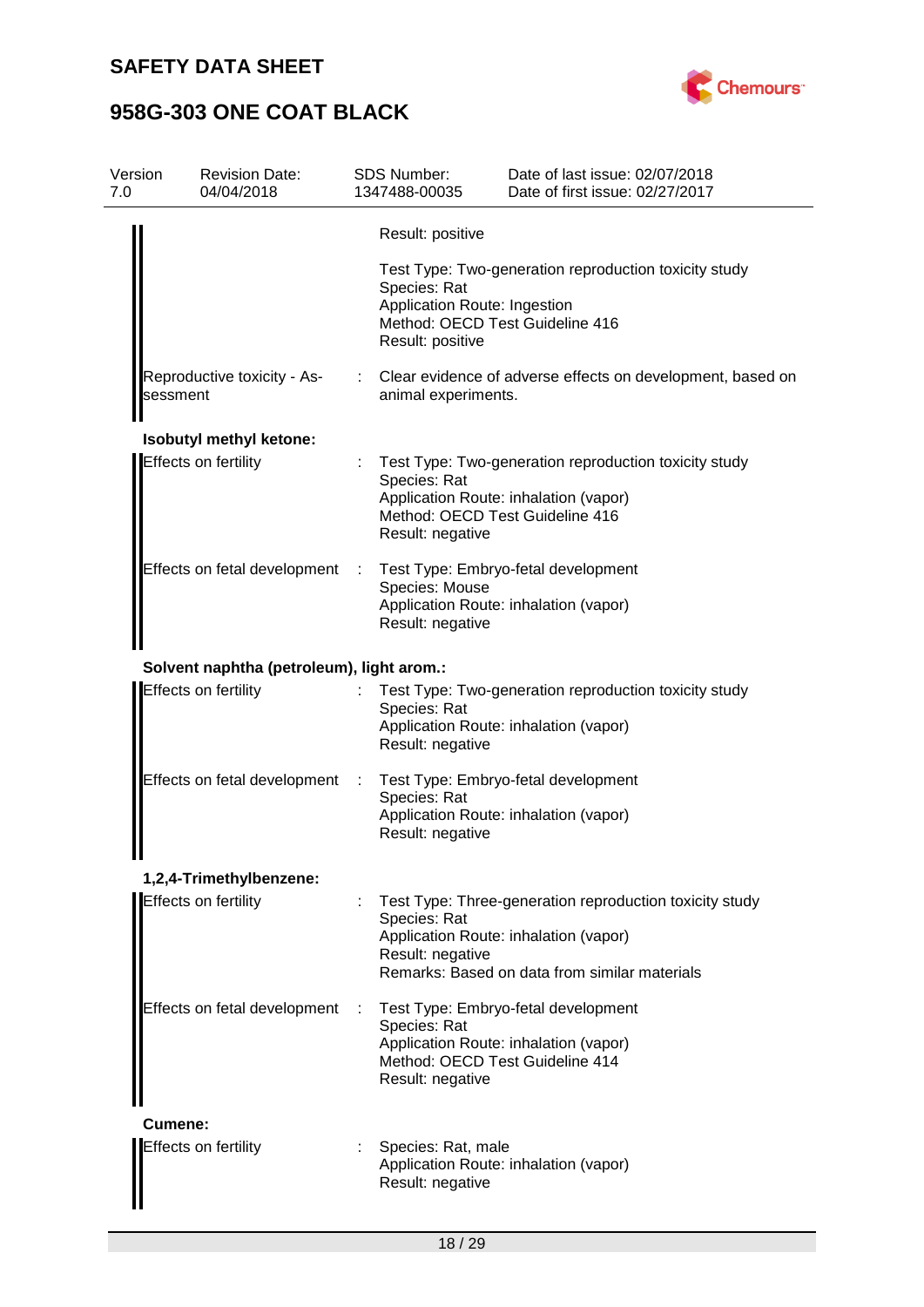

| Version<br>7.0                 | <b>Revision Date:</b><br>04/04/2018                                             |    | <b>SDS Number:</b><br>1347488-00035                                 | Date of last issue: 02/07/2018<br>Date of first issue: 02/27/2017            |
|--------------------------------|---------------------------------------------------------------------------------|----|---------------------------------------------------------------------|------------------------------------------------------------------------------|
| Effects on fetal development   |                                                                                 | ÷. | Species: Rat<br>Method: OECD Test Guideline 414<br>Result: negative | Test Type: Embryo-fetal development<br>Application Route: inhalation (vapor) |
|                                | <b>STOT-single exposure</b><br>May cause respiratory irritation.                |    |                                                                     |                                                                              |
|                                | Components:                                                                     |    |                                                                     |                                                                              |
| Assessment                     | N-Methyl-2-pyrrolidone:                                                         |    | May cause respiratory irritation.                                   |                                                                              |
| Assessment                     | Isobutyl methyl ketone:                                                         |    | May cause respiratory irritation.                                   |                                                                              |
|                                |                                                                                 |    |                                                                     |                                                                              |
|                                | Solvent naphtha (petroleum), light arom.:                                       |    |                                                                     |                                                                              |
| Assessment                     |                                                                                 |    |                                                                     | May cause drowsiness or dizziness.                                           |
|                                | 1,2,4-Trimethylbenzene:                                                         |    |                                                                     |                                                                              |
| Assessment                     |                                                                                 |    | May cause respiratory irritation.                                   |                                                                              |
| Cumene:<br>Assessment          |                                                                                 |    | May cause respiratory irritation.                                   |                                                                              |
|                                | <b>STOT-repeated exposure</b><br>Not classified based on available information. |    |                                                                     |                                                                              |
|                                | Components:                                                                     |    |                                                                     |                                                                              |
|                                | N-Methyl-2-pyrrolidone:                                                         |    |                                                                     |                                                                              |
| Assessment                     | Routes of exposure                                                              |    | inhalation (vapor)<br>tions of 1 mg/l/6h/d or less.                 | No significant health effects observed in animals at concentra-              |
|                                | <b>Carbon black:</b>                                                            |    |                                                                     |                                                                              |
| Assessment                     | Routes of exposure                                                              |    | : inhalation (dust/mist/fume)<br>tions of 0.2 mg/l/6h/d or less.    | No significant health effects observed in animals at concentra-              |
|                                | <b>Repeated dose toxicity</b>                                                   |    |                                                                     |                                                                              |
|                                | Components:                                                                     |    |                                                                     |                                                                              |
|                                | N-Methyl-2-pyrrolidone:                                                         |    |                                                                     |                                                                              |
| <b>Species</b><br><b>NOAEL</b> | <b>Application Route</b><br>Exposure time                                       |    | Rat<br>$0.5$ mg/l<br>inhalation (vapor)<br>90 Days                  |                                                                              |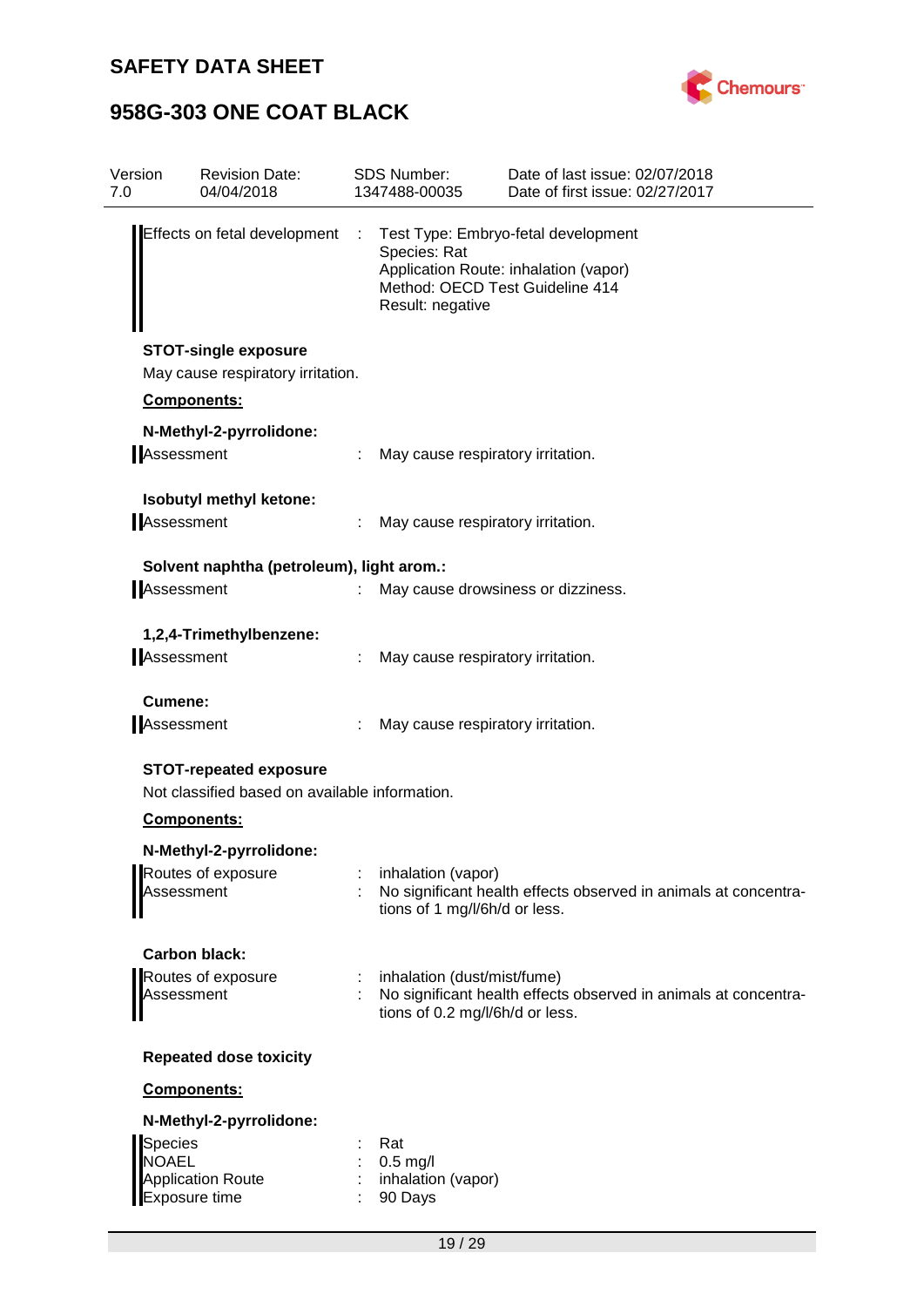

| Version<br>7.0                                            | <b>Revision Date:</b><br>04/04/2018       | <b>SDS Number:</b><br>1347488-00035                                              | Date of last issue: 02/07/2018<br>Date of first issue: 02/27/2017                                                        |
|-----------------------------------------------------------|-------------------------------------------|----------------------------------------------------------------------------------|--------------------------------------------------------------------------------------------------------------------------|
| Method                                                    |                                           | <b>OECD Test Guideline 413</b>                                                   |                                                                                                                          |
| Species<br><b>NOAEL</b><br>Method                         | <b>Application Route</b><br>Exposure time | Rat<br>169 - 217 mg/kg<br>Ingestion<br>90 Days<br><b>OECD Test Guideline 408</b> |                                                                                                                          |
| <b>Species</b><br><b>NOAEL</b><br><b>Exposure time</b>    | <b>Application Route</b>                  | Rabbit<br>826 mg/kg<br>Skin contact<br>20 Days                                   |                                                                                                                          |
|                                                           | Isobutyl methyl ketone:                   |                                                                                  |                                                                                                                          |
| <b>Species</b><br><b>NOAEL</b><br><b>Exposure time</b>    | <b>Application Route</b>                  | Rat<br>1,840 mg/m <sup>3</sup><br>inhalation (vapor)<br>13 Weeks                 |                                                                                                                          |
|                                                           | Solvent naphtha (petroleum), light arom.: |                                                                                  |                                                                                                                          |
| Species<br><b>NOAEL</b><br>Exposure time                  | <b>Application Route</b>                  | Rat<br>$1.4$ mg/l<br>inhalation (vapor)<br>107 Weeks                             |                                                                                                                          |
|                                                           | 1,2,4-Trimethylbenzene:                   |                                                                                  |                                                                                                                          |
| <b>Species</b><br><b>NOAEL</b><br>Method<br>Remarks       | <b>Application Route</b><br>Exposure time | Rat<br>600 mg/kg<br>Ingestion<br>90 Days<br>ł<br><b>OECD Test Guideline 408</b>  | Based on data from similar materials                                                                                     |
| Species<br><b>NOAEL</b><br><b>Exposure time</b>           | <b>Application Route</b>                  | Rat<br>1230 mg/m3<br>inhalation (vapor)<br>90 Days                               |                                                                                                                          |
|                                                           | <b>Carbon black:</b>                      |                                                                                  |                                                                                                                          |
| <b>Species</b><br><b>NOAEL</b><br><b>LOAEL</b><br>Remarks | <b>Application Route</b><br>Exposure time | Rat<br>1 mg/kg<br>7 mg/kg<br>inhalation (dust/mist/fume)<br>90 Days              | These substance(s) are inextricably bound in the product and<br>therefore do not contribute to a dust inhalation hazard. |
| Cumene:                                                   |                                           |                                                                                  |                                                                                                                          |
| <b>Species</b><br><b>NOAEL</b><br><b>OAEL</b>             |                                           | Rat<br>125 ppm<br>250 ppm                                                        |                                                                                                                          |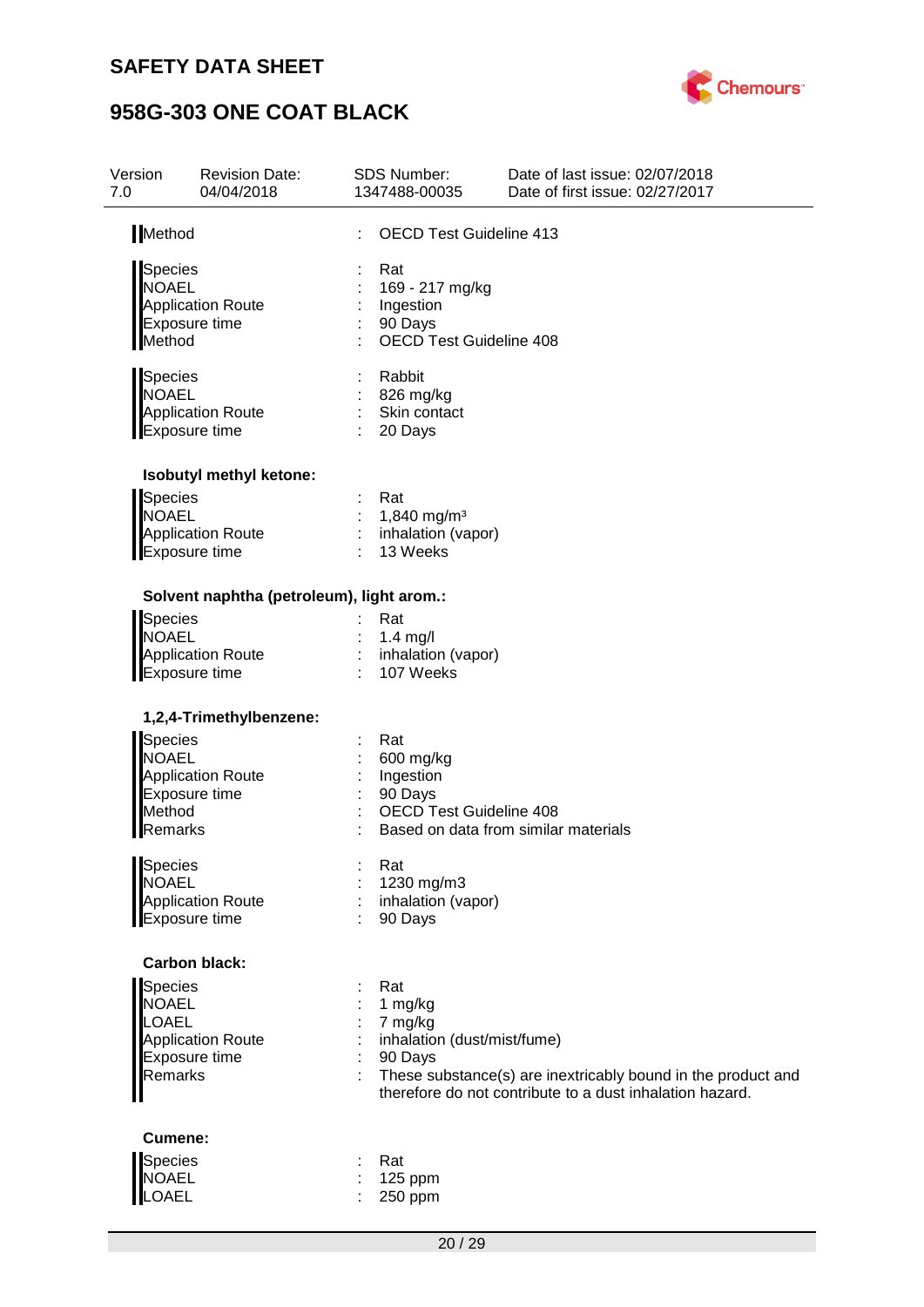

| Version       | <b>Revision Date:</b> | <b>SDS Number:</b>                         | Date of last issue: 02/07/2018  |
|---------------|-----------------------|--------------------------------------------|---------------------------------|
| 7.0           | 04/04/2018            | 1347488-00035                              | Date of first issue: 02/27/2017 |
| Exposure time | Application Route     | inhalation (vapor)<br>$\therefore$ 90 Days |                                 |

### **Aspiration toxicity**

Not classified based on available information.

#### **Components:**

#### **Solvent naphtha (petroleum), light arom.:**

The substance or mixture is known to cause human aspiration toxicity hazards or has to be regarded as if it causes a human aspiration toxicity hazard.

#### **1,2,4-Trimethylbenzene:**

The substance or mixture is known to cause human aspiration toxicity hazards or has to be regarded as if it causes a human aspiration toxicity hazard.

#### **Cumene:**

The substance or mixture is known to cause human aspiration toxicity hazards or has to be regarded as if it causes a human aspiration toxicity hazard.

### **SECTION 12. ECOLOGICAL INFORMATION**

#### **Ecotoxicity**

#### **Components:**

| N-Methyl-2-pyrrolidone:                       |                                                                                                                                         |
|-----------------------------------------------|-----------------------------------------------------------------------------------------------------------------------------------------|
| Toxicity to fish                              | : LC50 (Oncorhynchus mykiss (rainbow trout)): $>$ 500 mg/l<br>Exposure time: 96 h                                                       |
| aquatic invertebrates                         | Toxicity to daphnia and other : EC50 (Daphnia magna (Water flea)): > 1,000 mg/l<br>Exposure time: 24 h<br>Method: DIN 38412             |
| Toxicity to algae                             | $\therefore$ EC50 (Desmodesmus subspicatus (green algae)): 600.5 mg/l<br>Exposure time: 72 h                                            |
| aquatic invertebrates (Chron-<br>ic toxicity) | Toxicity to daphnia and other : NOEC (Daphnia magna (Water flea)): 12.5 mg/l<br>Exposure time: 21 d<br>Method: OECD Test Guideline 211  |
| Isobutyl methyl ketone:                       |                                                                                                                                         |
| Toxicity to fish                              | : LC50 (Danio rerio (zebra fish)): > 179 mg/l<br>Exposure time: 96 h<br>Method: OECD Test Guideline 203                                 |
| aquatic invertebrates                         | Toxicity to daphnia and other : EC50 (Daphnia magna (Water flea)): > 200 mg/l<br>Exposure time: 48 h<br>Method: OECD Test Guideline 202 |
|                                               | Toxicity to daphnia and other : NOEC (Daphnia magna (Water flea)): 30 mg/l                                                              |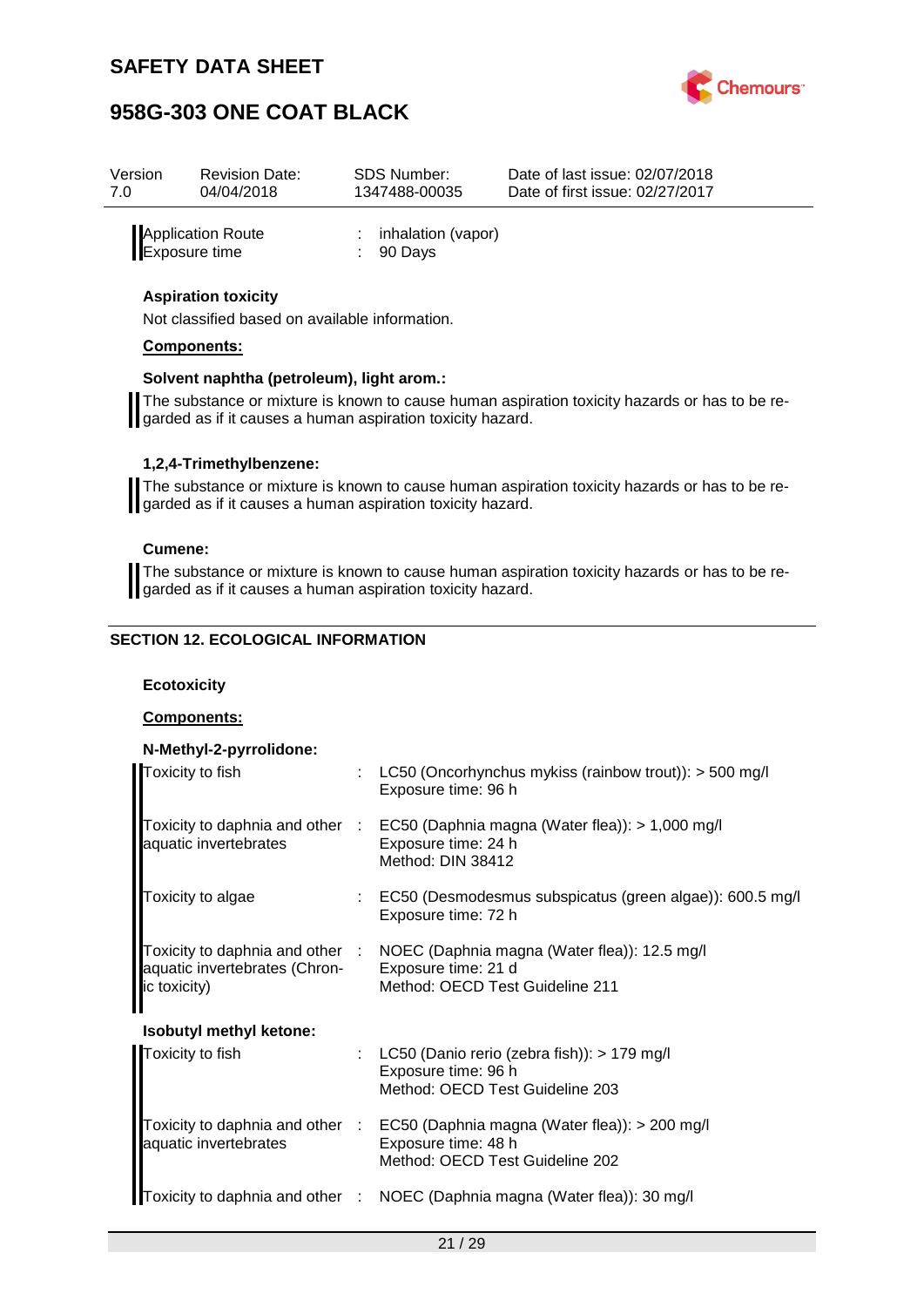

| Version<br>7.0 |                  | <b>Revision Date:</b><br>04/04/2018                    |            | SDS Number:<br>1347488-00035                           | Date of last issue: 02/07/2018<br>Date of first issue: 02/27/2017                                         |
|----------------|------------------|--------------------------------------------------------|------------|--------------------------------------------------------|-----------------------------------------------------------------------------------------------------------|
|                | ic toxicity)     | aquatic invertebrates (Chron-                          |            | Exposure time: 21 d                                    |                                                                                                           |
|                |                  | Toxicity to microorganisms                             |            | Exposure time: 16 h                                    | : EC10 (Pseudomonas putida): 275 mg/l                                                                     |
|                |                  | Solvent naphtha (petroleum), light arom.:              |            |                                                        |                                                                                                           |
|                | Toxicity to fish |                                                        |            | Exposure time: 96 h                                    | LL50 (Pimephales promelas (fathead minnow)): 8.2 mg/l<br>Test substance: Water Accommodated Fraction      |
|                |                  | aquatic invertebrates                                  |            | Exposure time: 48 h                                    | Toxicity to daphnia and other : EL50 (Daphnia magna (Water flea)): 4.5 mg/l                               |
|                |                  |                                                        |            | Method: OECD Test Guideline 202                        | <b>Test substance: Water Accommodated Fraction</b>                                                        |
|                |                  | Toxicity to algae                                      |            | mg/l<br>Exposure time: 72 h                            | EL50 (Pseudokirchneriella subcapitata (green algae)): 880<br>Test substance: Water Accommodated Fraction  |
|                |                  |                                                        |            | Method: OECD Test Guideline 201                        |                                                                                                           |
|                |                  |                                                        |            | mg/l<br>Exposure time: 72 h                            | NOELR (Pseudokirchneriella subcapitata (green algae)): 0.1<br>Test substance: Water Accommodated Fraction |
|                |                  |                                                        |            | Method: OECD Test Guideline 201                        |                                                                                                           |
|                | icity)           | Toxicity to fish (Chronic tox-                         |            | Exposure time: 14 d<br>Method: OECD Test Guideline 204 | NOELR (Pimephales promelas (fathead minnow)): 2.6 mg/l<br>Test substance: Water Accommodated Fraction     |
|                |                  | Toxicity to daphnia and other :                        |            |                                                        | NOELR (Daphnia magna (Water flea)): 2.6 mg/l                                                              |
|                | ic toxicity)     | aquatic invertebrates (Chron-                          |            | Exposure time: 21 d<br>Method: OECD Test Guideline 211 | Test substance: Water Accommodated Fraction                                                               |
|                |                  | 1,2,4-Trimethylbenzene:                                |            |                                                        |                                                                                                           |
|                |                  | Toxicity to fish                                       |            | Exposure time: 96 h                                    | LC50 (Pimephales promelas (fathead minnow)): 7.72 mg/l                                                    |
|                |                  | Toxicity to daphnia and other<br>aquatic invertebrates | $\sim 100$ | Exposure time: 48 h<br>Method: OECD Test Guideline 202 | EC50 (Daphnia magna (Water flea)): 3.6 mg/l                                                               |
|                |                  | Toxicity to algae                                      |            | Exposure time: 96 h                                    | EC50 (Desmodesmus subspicatus (green algae)): 2.356 mg/l                                                  |
|                |                  | <b>Ecotoxicology Assessment</b>                        |            |                                                        |                                                                                                           |
|                |                  | Chronic aquatic toxicity                               |            |                                                        | Toxic to aquatic life with long lasting effects.                                                          |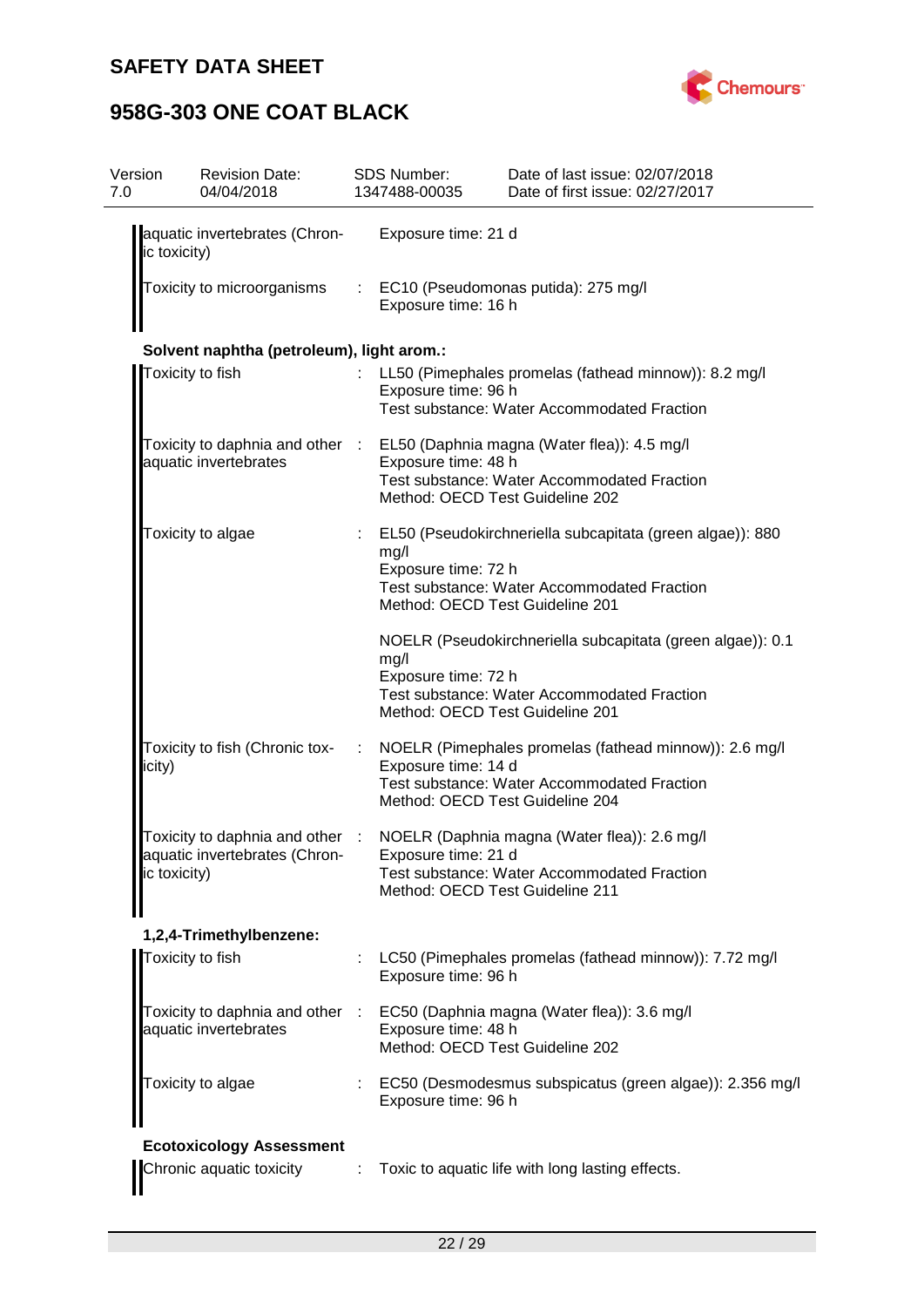

| Version<br>7.0   | <b>Revision Date:</b><br>04/04/2018       | <b>SDS Number:</b><br>1347488-00035                                                                                                       | Date of last issue: 02/07/2018<br>Date of first issue: 02/27/2017            |
|------------------|-------------------------------------------|-------------------------------------------------------------------------------------------------------------------------------------------|------------------------------------------------------------------------------|
|                  | <b>Carbon black:</b>                      |                                                                                                                                           |                                                                              |
| Toxicity to fish |                                           | Exposure time: 96 h<br>Method: OECD Test Guideline 203                                                                                    | : LC0 (Danio rerio (zebra fish)): 1,000 mg/l                                 |
|                  | aquatic invertebrates                     | Toxicity to daphnia and other : EC50 (Daphnia magna (Water flea)): > 5,600 mg/l<br>Exposure time: 24 h<br>Method: OECD Test Guideline 202 |                                                                              |
|                  | Toxicity to algae                         | : NOEC (Desmodesmus subspicatus (green algae)): 10,000<br>mg/l<br>Exposure time: 72 h<br>Method: OECD Test Guideline 201                  |                                                                              |
| Cumene:          |                                           |                                                                                                                                           |                                                                              |
|                  | Toxicity to fish                          | Exposure time: 96 h                                                                                                                       | : LC50 (Oncorhynchus mykiss (rainbow trout)): 4.8 mg/l                       |
|                  | aquatic invertebrates                     | Exposure time: 48 h<br>Method: OECD Test Guideline 202                                                                                    | Toxicity to daphnia and other : EC50 (Daphnia magna (Water flea)): 2.14 mg/l |
|                  | Toxicity to algae                         | Exposure time: 72 h<br>Method: OECD Test Guideline 201                                                                                    | : ErC50 (Desmodesmus subspicatus (green algae)): 2.01 mg/l                   |
|                  |                                           | Exposure time: 72 h<br>Method: OECD Test Guideline 201                                                                                    | EC10 (Desmodesmus subspicatus (green algae)): 1.35 mg/l                      |
| ic toxicity)     | aquatic invertebrates (Chron-             | Exposure time: 21 d                                                                                                                       | Toxicity to daphnia and other : NOEC (Daphnia magna (Water flea)): 0.35 mg/l |
|                  | <b>Persistence and degradability</b>      |                                                                                                                                           |                                                                              |
|                  | Components:                               |                                                                                                                                           |                                                                              |
|                  | N-Methyl-2-pyrrolidone:                   |                                                                                                                                           |                                                                              |
|                  | Biodegradability                          | : Result: Readily biodegradable.<br>Biodegradation: 73 %<br>Exposure time: 28 d                                                           | Method: OECD Test Guideline 301C                                             |
|                  | Isobutyl methyl ketone:                   |                                                                                                                                           |                                                                              |
|                  | Biodegradability                          | Result: Readily biodegradable.<br>Biodegradation: 83 %<br>Exposure time: 28 d                                                             | Method: OECD Test Guideline 301F                                             |
|                  | Solvent naphtha (petroleum), light arom.: |                                                                                                                                           |                                                                              |
|                  | Biodegradability                          | Result: Readily biodegradable.                                                                                                            |                                                                              |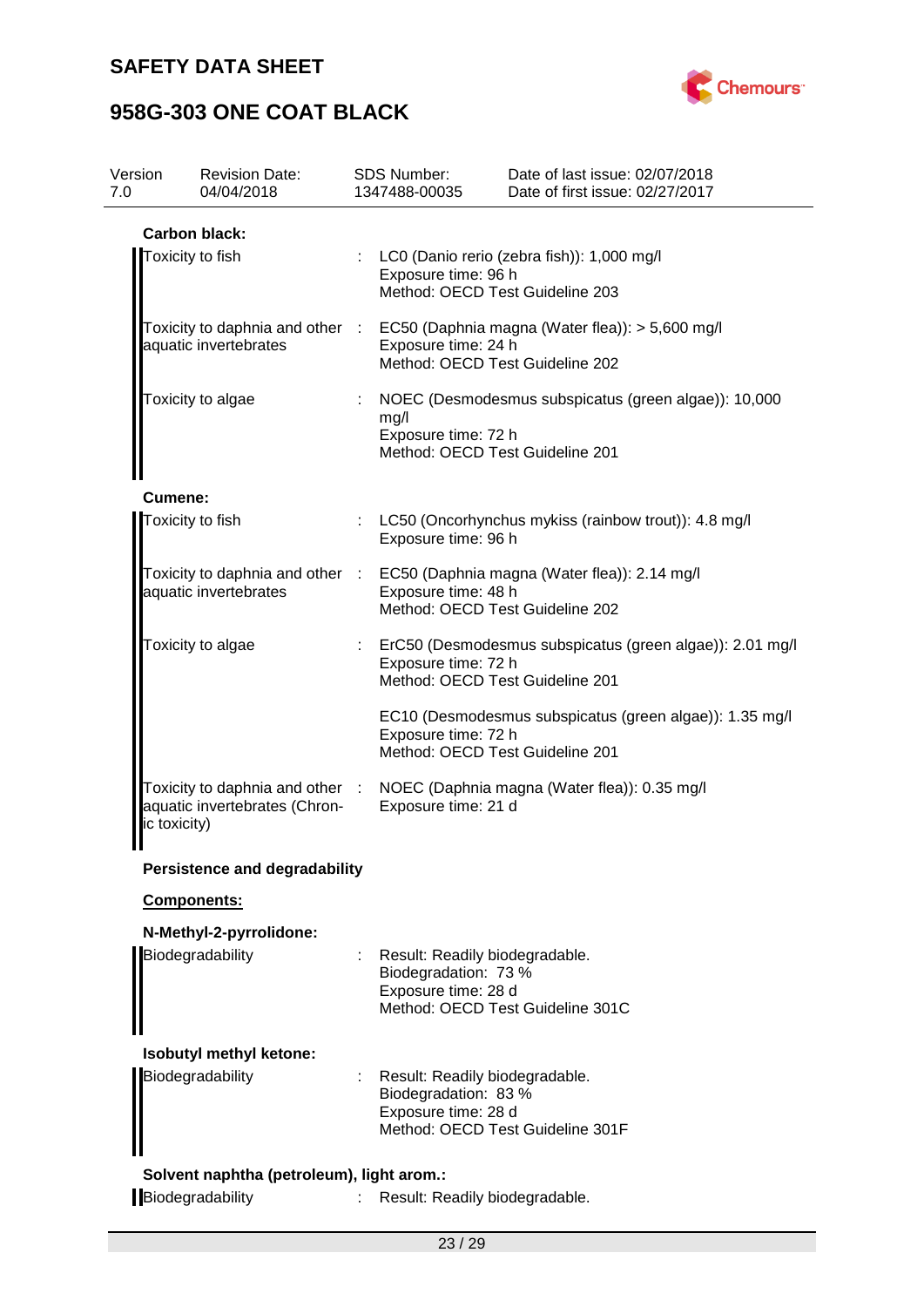

| Version<br>7.0   | <b>Revision Date:</b><br>04/04/2018                                   |                | <b>SDS Number:</b><br>1347488-00035                                             | Date of last issue: 02/07/2018<br>Date of first issue: 02/27/2017                                                                                                                        |
|------------------|-----------------------------------------------------------------------|----------------|---------------------------------------------------------------------------------|------------------------------------------------------------------------------------------------------------------------------------------------------------------------------------------|
|                  |                                                                       |                | Biodegradation: 77 %<br>Exposure time: 28 d<br>Method: OECD Test Guideline 301F |                                                                                                                                                                                          |
|                  | 1,2,4-Trimethylbenzene:                                               |                |                                                                                 |                                                                                                                                                                                          |
| Biodegradability |                                                                       |                | : Result: Readily biodegradable.<br>Biodegradation: 60 %<br>Exposure time: 28 d |                                                                                                                                                                                          |
|                  | Cumene:                                                               |                |                                                                                 |                                                                                                                                                                                          |
|                  | Biodegradability                                                      |                | : Result: Readily biodegradable.<br>Biodegradation: 70 %<br>Exposure time: 20 d |                                                                                                                                                                                          |
|                  | <b>Bioaccumulative potential</b>                                      |                |                                                                                 |                                                                                                                                                                                          |
|                  | Components:                                                           |                |                                                                                 |                                                                                                                                                                                          |
|                  | N-Methyl-2-pyrrolidone:<br>Partition coefficient: n-<br>octanol/water |                | $\therefore$ log Pow: -0.46                                                     |                                                                                                                                                                                          |
|                  |                                                                       |                |                                                                                 |                                                                                                                                                                                          |
|                  | Isobutyl methyl ketone:<br>Partition coefficient: n-<br>octanol/water | : log Pow: 1.9 |                                                                                 |                                                                                                                                                                                          |
|                  | Solvent naphtha (petroleum), light arom.:                             |                |                                                                                 |                                                                                                                                                                                          |
|                  | Partition coefficient: n-<br>octanol/water                            |                | : $log Pow: > 4$                                                                |                                                                                                                                                                                          |
|                  | <b>Cumene:</b>                                                        |                |                                                                                 |                                                                                                                                                                                          |
|                  | Partition coefficient: n-<br>octanol/water                            |                | log Pow: 3.55                                                                   |                                                                                                                                                                                          |
|                  | <b>Mobility in soil</b>                                               |                |                                                                                 |                                                                                                                                                                                          |
|                  | No data available                                                     |                |                                                                                 |                                                                                                                                                                                          |
|                  | <b>Other adverse effects</b>                                          |                |                                                                                 |                                                                                                                                                                                          |
|                  | <b>Product:</b><br>Results of PBT and vPvB<br>assessment              |                | 0.1% or higher.                                                                 | This substance/mixture contains no components considered<br>to be either persistent, bioaccumulative and toxic (PBT), or<br>very persistent and very bioaccumulative (vPvB) at levels of |

### **SECTION 13. DISPOSAL CONSIDERATIONS**

### **Disposal methods**

- 
- Waste from residues : Dispose of in accordance with local regulations.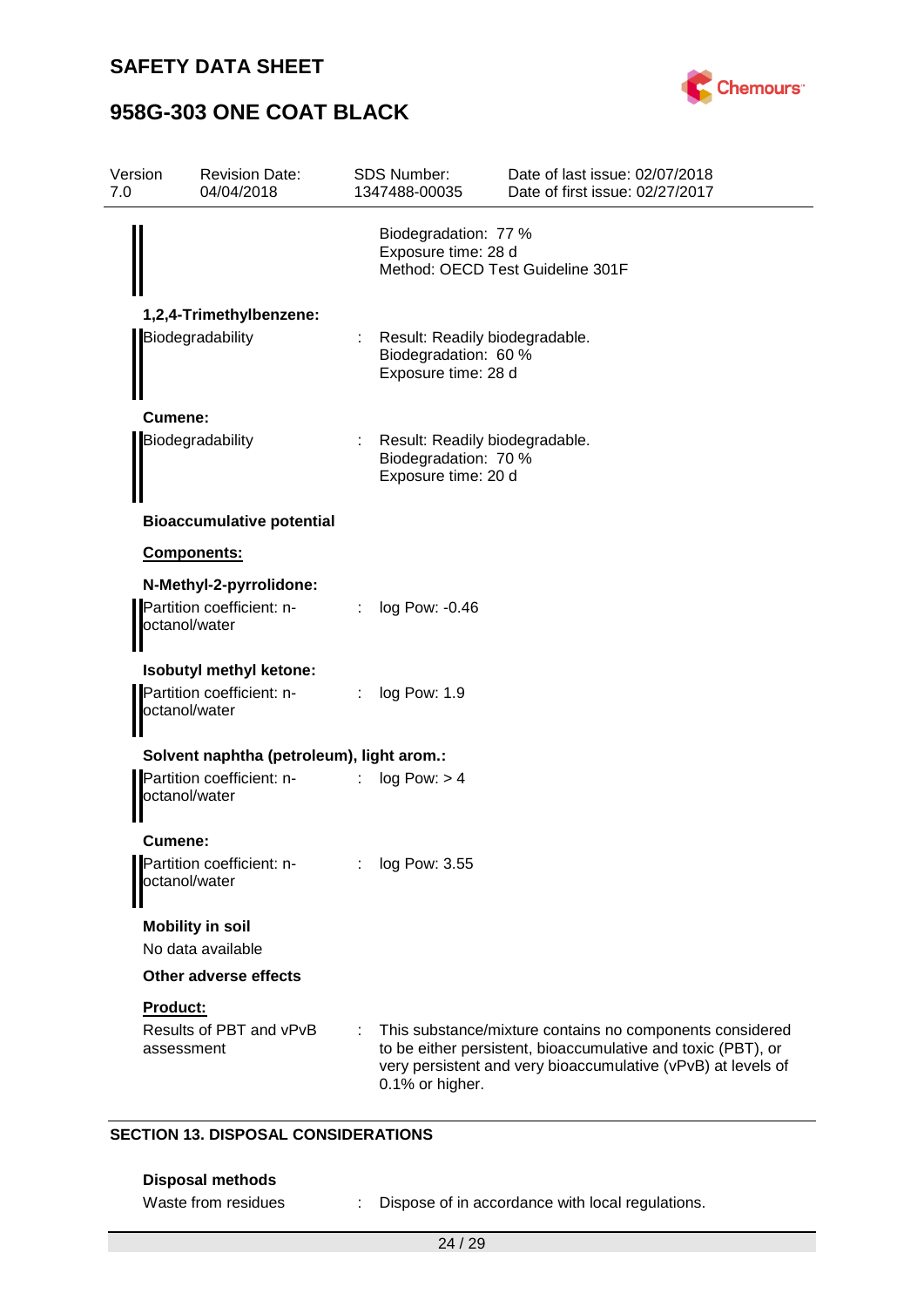

| Version | <b>Revision Date:</b>  | <b>SDS Number:</b> | Date of last issue: 02/07/2018                                                                                                                                                                                                                                                                                                                                                                                       |
|---------|------------------------|--------------------|----------------------------------------------------------------------------------------------------------------------------------------------------------------------------------------------------------------------------------------------------------------------------------------------------------------------------------------------------------------------------------------------------------------------|
| 7.0     | 04/04/2018             | 1347488-00035      | Date of first issue: 02/27/2017                                                                                                                                                                                                                                                                                                                                                                                      |
|         | Contaminated packaging | death.             | Empty containers should be taken to an approved waste<br>handling site for recycling or disposal.<br>Empty containers retain residue and can be dangerous.<br>Do not pressurize, cut, weld, braze, solder, drill, grind, or<br>expose such containers to heat, flame, sparks, or other<br>sources of ignition. They may explode and cause injury and/or<br>If not otherwise specified: Dispose of as unused product. |

#### **SECTION 14. TRANSPORT INFORMATION**

### **International Regulations**

| <b>UNRTDG</b><br>UN number<br>Proper shipping name<br>Class<br>Packing group<br>Labels                                              | <b>UN 1263</b><br>: PAINT<br>: 3<br>: III<br>$\therefore$ 3                       |
|-------------------------------------------------------------------------------------------------------------------------------------|-----------------------------------------------------------------------------------|
| <b>IATA-DGR</b><br>UN/ID No.<br>Proper shipping name<br>Class<br>Packing group<br>Labels<br>Packing instruction (cargo<br>aircraft) | UN 1263<br>Paint<br>3<br>: III<br>: Flammable Liquids<br>366                      |
| Packing instruction (passen- : 355<br>ger aircraft)                                                                                 |                                                                                   |
| <b>IMDG-Code</b><br>UN number<br>Proper shipping name                                                                               | $:$ UN 1263<br>: PAINT                                                            |
| Class<br>Packing group<br>Labels<br>EmS Code<br>Marine pollutant                                                                    | : 3<br>$\mathbb{R}^+$ - $\mathbb{H}$<br>$\therefore$ 3<br>: F-E, <u>S-E</u><br>no |
| <b>Transport in bulk according to Annex II of MARPC</b>                                                                             |                                                                                   |

**Transport in bulk according to Annex II of MARPOL 73/78 and the IBC Code**

Not applicable for product as supplied.

### **Domestic regulation**

| <b>49 CFR</b><br>UN/ID/NA number<br>Proper shipping name | <b>UN 1263</b><br>Paint        |
|----------------------------------------------------------|--------------------------------|
| Class<br>Packing group<br>Labels<br><b>ERG Code</b>      | CBL<br>Ш<br><b>None</b><br>128 |
| Marine pollutant                                         | no                             |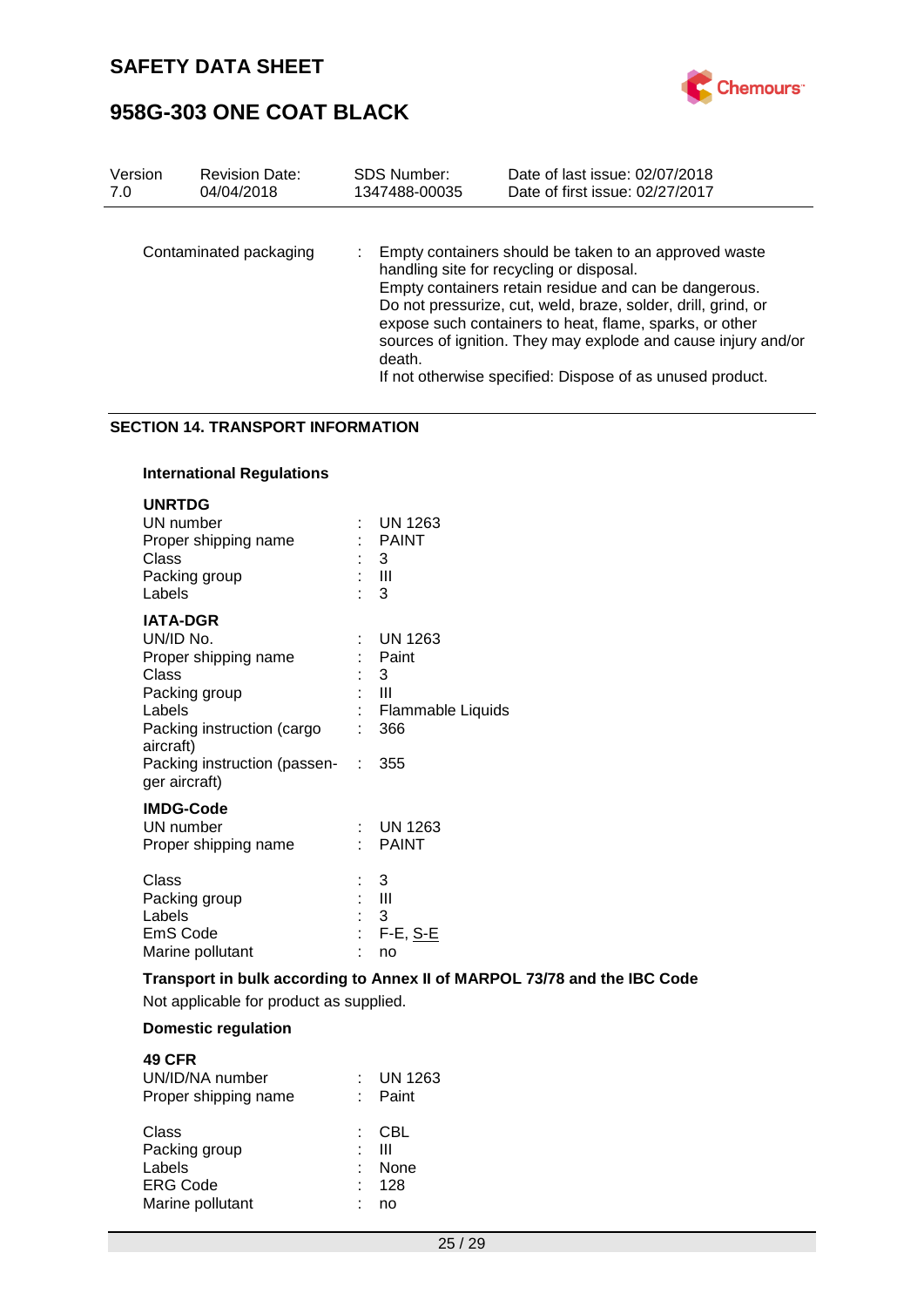

| Version        | <b>Revision Date:</b> | <b>SDS Number:</b> | Date of last issue: 02/07/2018                                                                                                                                                                                                                                                                                          |
|----------------|-----------------------|--------------------|-------------------------------------------------------------------------------------------------------------------------------------------------------------------------------------------------------------------------------------------------------------------------------------------------------------------------|
| 7.0            | 04/04/2018            | 1347488-00035      | Date of first issue: 02/27/2017                                                                                                                                                                                                                                                                                         |
| <b>Remarks</b> |                       |                    | Above applies only to containers over 119 gallons or 450<br>liters. Not regulated if shipped in packages less than or equal<br>to 119 gallons (450 liters). If transporting by vessel or aircraft,<br>unless other means of transportation is impracticable, then the<br>product must be shipped as a flammable liquid. |

#### **Special precautions for user**

The transport classification(s) provided herein are for informational purposes only, and solely based upon the properties of the unpackaged material as it is described within this Safety Data Sheet. Transportation classifications may vary by mode of transportation, package sizes, and variations in regional or country regulations.

#### **SECTION 15. REGULATORY INFORMATION**

#### **EPCRA - Emergency Planning and Community Right-to-Know**

#### **CERCLA Reportable Quantity**

| Components              | CAS-No.        | Component RQ | Calculated product RQ |
|-------------------------|----------------|--------------|-----------------------|
|                         |                | (lbs)        | (lbs)                 |
| Hisobutyl methyl ketone | $108 - 10 - 1$ | 5000         | 28522                 |
| Xylene                  | 1330-20-7      | 100          | 77579                 |
| Formaldehyde            | $50-00-0$      | 100          |                       |

\*: Calculated RQ exceeds reasonably attainable upper limit.

#### **SARA 304 Extremely Hazardous Substances Reportable Quantity**

| Components                                                       | CAS-No.   | Component RQ  <br>(lbs) | Calculated product RQ<br>(lbs) |
|------------------------------------------------------------------|-----------|-------------------------|--------------------------------|
| <b>Formaldehvde</b>                                              | $50-00-0$ | 100                     |                                |
| $\star$ . Celeulated DO avaaade raasaasku attainakla unnar limit |           |                         |                                |

\*: Calculated RQ exceeds reasonably attainable upper limit.

#### **SARA 302 Extremely Hazardous Substances Threshold Planning Quantity**

This material does not contain any components with a section 302 EHS TPQ.

| SARA 311/312 Hazards                        | Flammable (gases, aerosols, liquids, or solids)<br>Skin corrosion or irritation<br>Serious eye damage or eye irritation<br>Carcinogenicity<br>Reproductive toxicity<br>Specific target organ toxicity (single or repeated exposure) |          |                    |
|---------------------------------------------|-------------------------------------------------------------------------------------------------------------------------------------------------------------------------------------------------------------------------------------|----------|--------------------|
| <b>SARA 313</b>                             | The following components are subject to reporting levels<br>established by SARA Title III, Section 313:                                                                                                                             |          |                    |
|                                             | N-Methyl-2-pyrrolidone                                                                                                                                                                                                              | 872-50-4 | $>=$ 30 - $<$ 50 % |
|                                             | Isobutyl methyl ketone                                                                                                                                                                                                              | 108-10-1 | $>= 10 - 20%$      |
|                                             | 1,2,4-Trimethylbenzene                                                                                                                                                                                                              | 95-63-6  | $>= 1 - 5\%$       |
| Volatile organic compounds<br>(VOC) content | VOC content: 777.1 g/l<br>Remarks: less exempt                                                                                                                                                                                      |          |                    |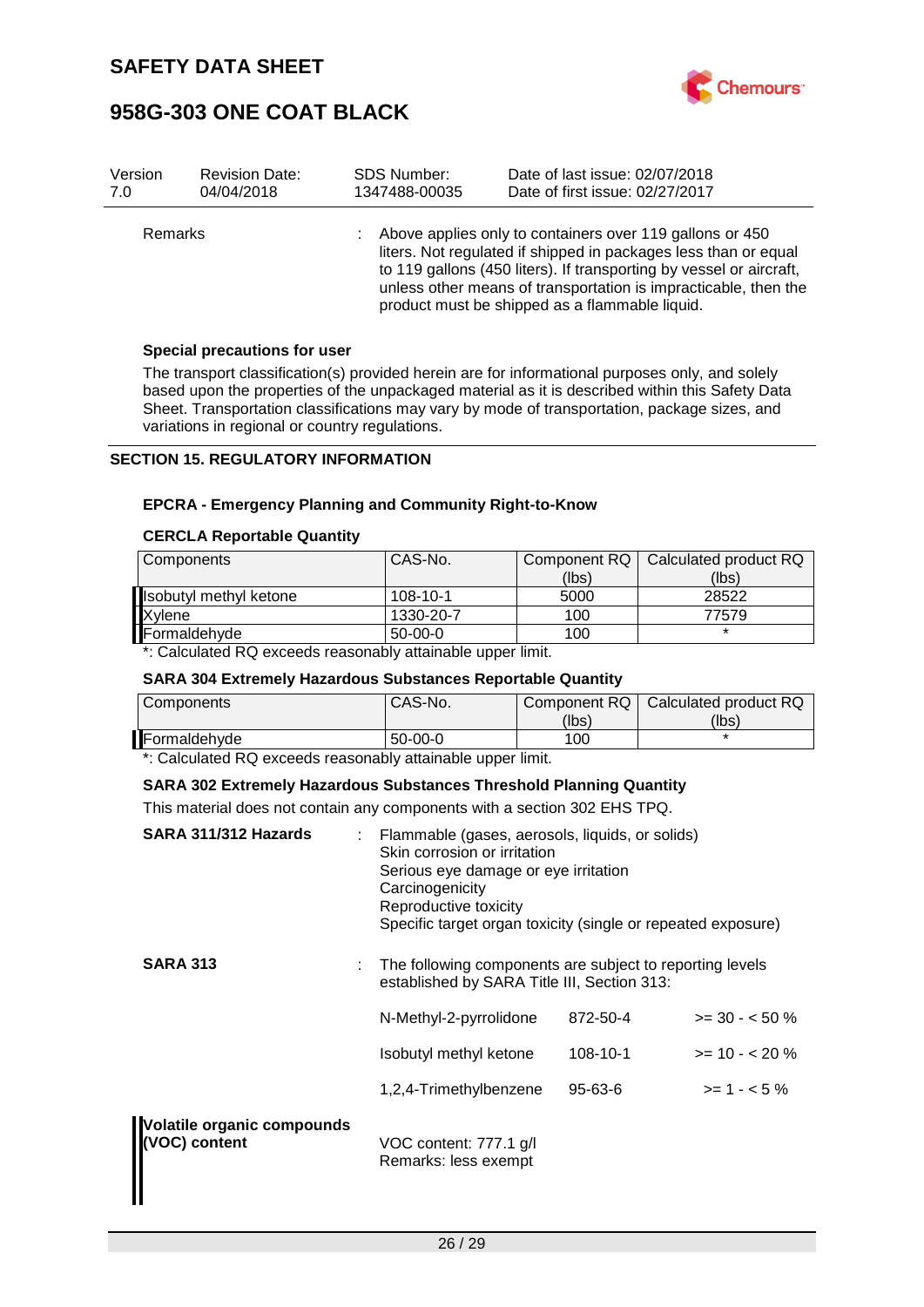

| Version<br>7.0 | <b>Revision Date:</b><br>04/04/2018                                                                                                                                                                                              | SDS Number:<br>1347488-00035                    | Date of last issue: 02/07/2018<br>Date of first issue: 02/27/2017 |                                                                                                                                                                                                |
|----------------|----------------------------------------------------------------------------------------------------------------------------------------------------------------------------------------------------------------------------------|-------------------------------------------------|-------------------------------------------------------------------|------------------------------------------------------------------------------------------------------------------------------------------------------------------------------------------------|
|                | <b>US State Regulations</b>                                                                                                                                                                                                      | VOC content: 776.86 g/l<br>Remarks: as packaged |                                                                   |                                                                                                                                                                                                |
|                | Pennsylvania Right To Know                                                                                                                                                                                                       |                                                 |                                                                   |                                                                                                                                                                                                |
|                | N-Methyl-2-pyrrolidone<br>Isobutyl methyl ketone<br>Polyamide-imide<br>Fluoropolymer<br>1,2,4-Trimethylbenzene<br>Carbon black<br>Butan-2-ol<br>Butan-1-ol<br>Cumene<br>Xylene<br>2-Methyl-1-propanol<br>Formaldehyde<br>Toluene | Solvent naphtha (petroleum), light arom.        |                                                                   | 872-50-4<br>$108 - 10 - 1$<br>Trade secret<br>Trade secret<br>64742-95-6<br>$95 - 63 - 6$<br>1333-86-4<br>78-92-2<br>71-36-3<br>$98 - 82 - 8$<br>1330-20-7<br>78-83-1<br>$50-00-0$<br>108-88-3 |

#### **California Prop. 65**

WARNING: This product can expose you to chemicals including Isobutyl methyl ketone, Benzene, Carbon black, Cumene, Formaldehyde, which is/are known to the State of California to cause cancer, and N-Methyl-2-pyrrolidone, Isobutyl methyl ketone, Benzene, Toluene, which is/are known to the State of California to cause birth defects or other reproductive harm. For more information go to www.P65Warnings.ca.gov.

#### **California List of Hazardous Substances**

| Isobutyl methyl ketone                                                  | 108-10-1       |
|-------------------------------------------------------------------------|----------------|
| 1,2,4-Trimethylbenzene                                                  | $95 - 63 - 6$  |
| Carbon black                                                            | 1333-86-4      |
| <b>California Permissible Exposure Limits for Chemical Contaminants</b> |                |
| N-Methyl-2-pyrrolidone                                                  | 872-50-4       |
| lsobutyl methyl ketone                                                  | $108 - 10 - 1$ |

| .<br>Isobutyl methyl ketone | $108 - 10 - 1$ |
|-----------------------------|----------------|
| 1,2,4-Trimethylbenzene      | $95 - 63 - 6$  |
| Carbon black                | 1333-86-4      |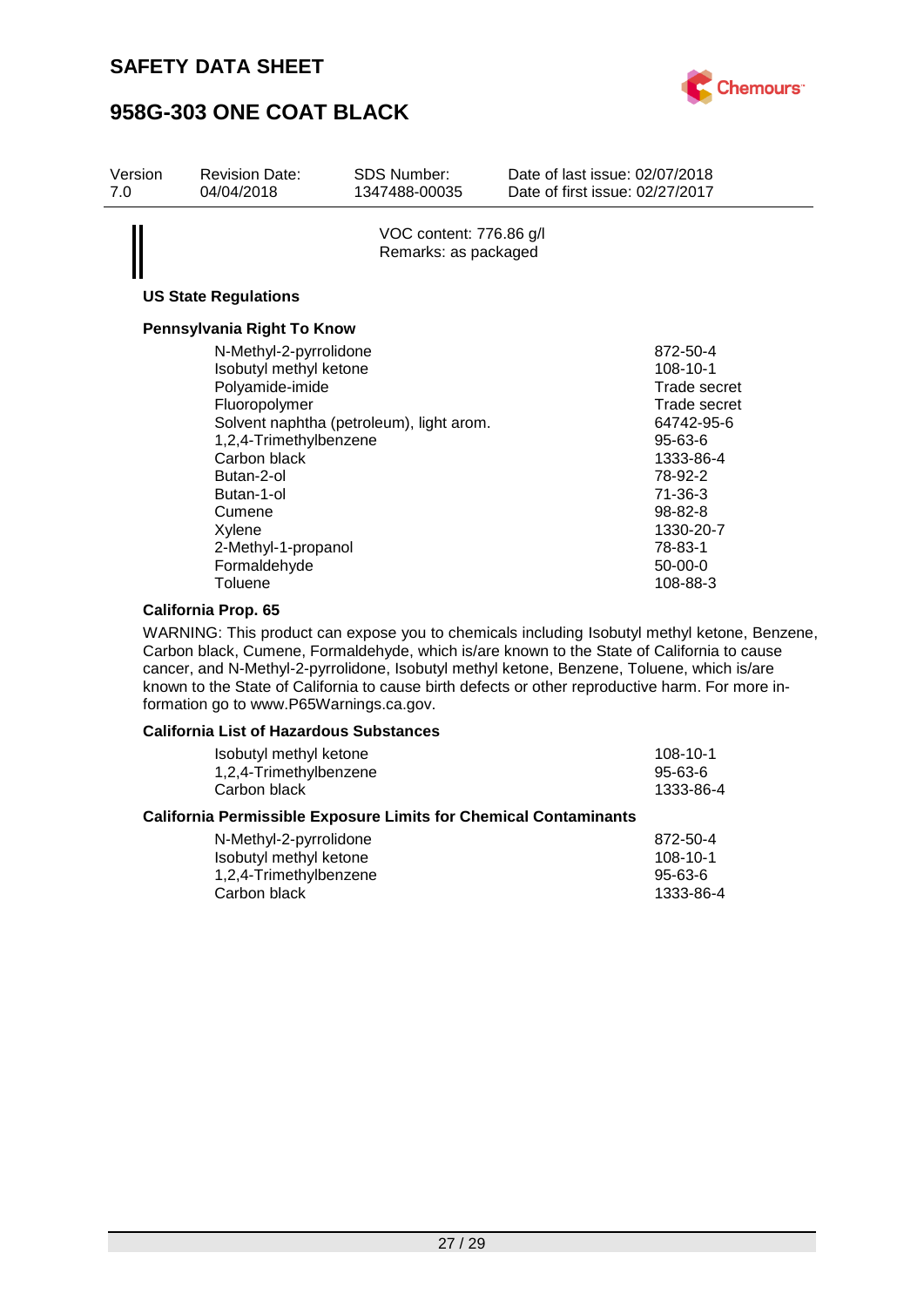



HMIS® ratings are based on a 0-4 rating scale, with 0 representing minimal hazards or risks, and 4 representing significant hazards or risks. The "\*" represents a chronic hazard, while the "/" represents the absence of a chronic hazard.

Chemours™ and the Chemours Logo are trademarks of The Chemours Company. Before use read Chemours safety information.

For further information contact the local Chemours office or nominated distributors. All chemical substances in this material are included on or exempted from listing on the TSCA Inventory of Chemical Substances.

#### **Full text of other abbreviations**

Special hazard.

| <b>ACGIH</b>            | USA. ACGIH Threshold Limit Values (TLV)                                                        |
|-------------------------|------------------------------------------------------------------------------------------------|
| <b>ACGIH BEI</b>        | ACGIH - Biological Exposure Indices (BEI)                                                      |
| NIOSH REL               | USA. NIOSH Recommended Exposure Limits                                                         |
| <b>OSHA CARC</b>        | <b>OSHA Specifically Regulated Chemicals/Carcinogens</b>                                       |
| OSHA Z-1                | USA. Occupational Exposure Limits (OSHA) - Table Z-1 Lim-<br>its for Air Contaminants          |
| OSHA Z-2                | USA. Occupational Exposure Limits (OSHA) - Table Z-2                                           |
| US WEEL                 | USA. Workplace Environmental Exposure Levels (WEEL)                                            |
| ACGIH / TWA             | 8-hour, time-weighted average                                                                  |
| ACGIH / STEL            | Short-term exposure limit                                                                      |
| ACGIH / C               | Ceiling limit                                                                                  |
| NIOSH REL / TWA         | : Time-weighted average concentration for up to a 10-hour<br>workday during a 40-hour workweek |
| NIOSH REL / ST          | : STEL - 15-minute TWA exposure that should not be exceeded<br>at any time during a workday    |
| NIOSH REL / C           | Ceiling value not be exceeded at any time.                                                     |
| OSHA CARC / PEL         | : Permissible exposure limit (PEL)                                                             |
| <b>OSHA CARC / STEL</b> | $:$ Excursion limit                                                                            |
| OSHA Z-1 / TWA          | : 8-hour time weighted average                                                                 |
| OSHA Z-2 / TWA          | : 8-hour time weighted average                                                                 |
| US WEEL / TWA           | 8-hr TWA                                                                                       |

AICS - Australian Inventory of Chemical Substances; ASTM - American Society for the Testing of Materials; bw - Body weight; CERCLA - Comprehensive Environmental Response, Compensation, and Liability Act; CMR - Carcinogen, Mutagen or Reproductive Toxicant; DIN - Standard of the German Institute for Standardisation; DOT - Department of Transportation; DSL - Domestic Sub-